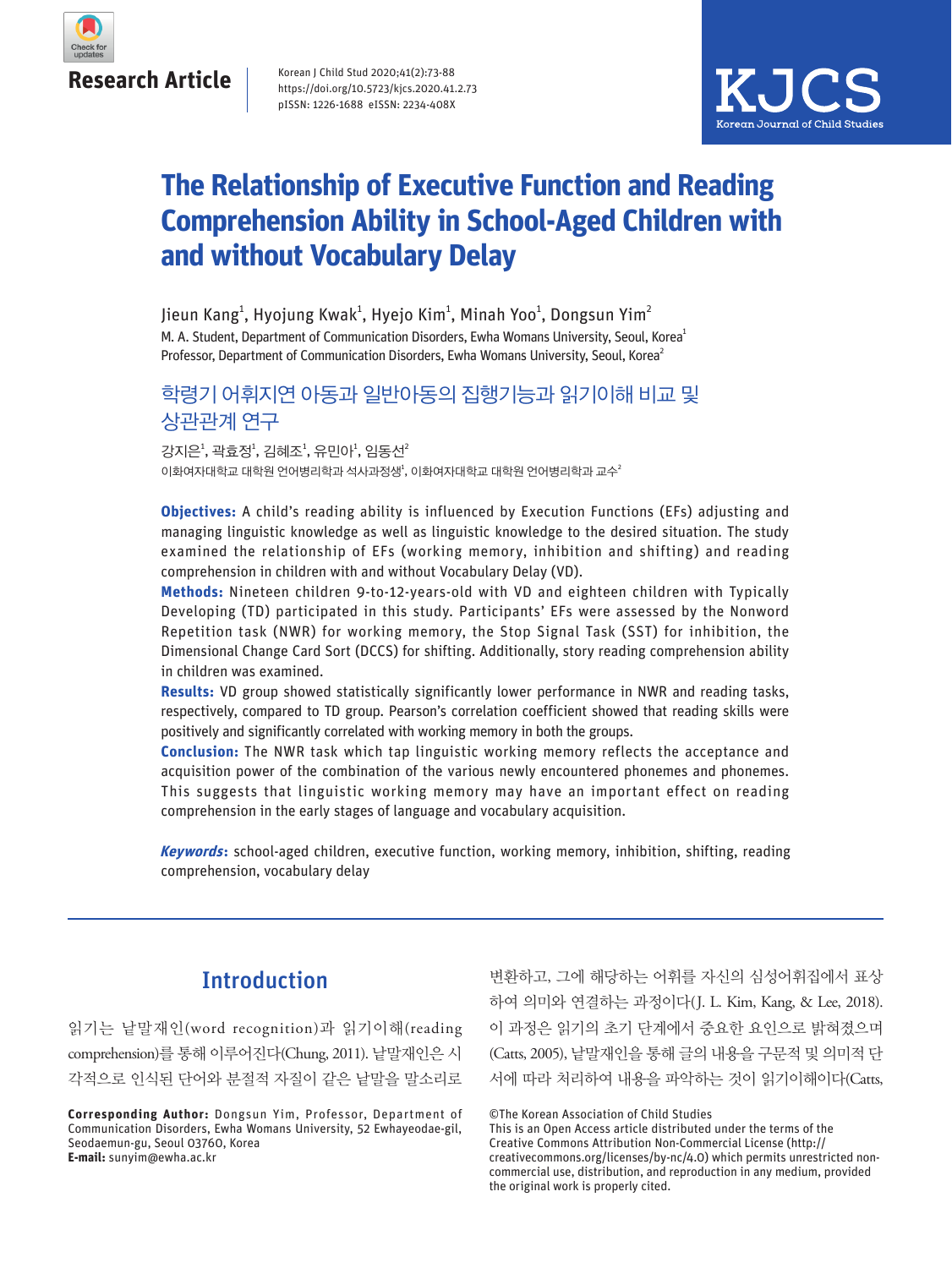높은 관련이 있다. 그러나 학령기 아동은 학령전기 아동보다 어휘력의 중요성이 간과되어 어휘지연 아동을 대상으로 한 연 구가 매우 제한적이며, 학령기 어휘지연 아동의 작업기억과 읽기이해력을 연구하여 어휘력, 작업기억, 읽기이해 간의 상 호관계를 밝힐 필요가 있다. Baddeley (1986)의 작업기억 모델 에서는 숫자 바로 따라말하기(forward digit recall), 비단어 따라 말하기(nonword repetition) 과제 등을 통하여 음운회로의 기 능을 평가하였으며, 숫자 거꾸로 따라말하기(backward digit recall), 읽기 폭 과제(reading span task) 등을 통하여 작업기억 을 평가하였다. 비단어 따라말하기는 낯선 소리 패턴을 듣고 즉각 따라 말하는 과제로 여러 단계의 지각, 인지, 언어 처리 과정 및 말 산출 능력이 필요하며, 특히 작업기억력을 간편하 고 민감하게 측정할 수 있다는 연구 결과에 따라(Dollaghan & Campbell, 1998; Gathercole & Baddeley, 1990) 본 연구에서는 비단어 따라말하기 과제를 작업기억 측정 도구로 활용하였다.

둘째, 억제(inhibition)는 정보처리 과정에서 관련성이 없는 정보에 대해서 스스로 제어하는 능력을 의미하는데, 억제는 중 의적 단어 및 구절로 인한 모호한 표현을 잘못 해석하는 것을 막을 수 있으므로 언어 능력과 매우 높은 상관이 있으며, 읽기 에 어려움을 겪는 아동은 또래 아동보다 관련 없는 정보를 억 제하는 데 어려움이 있다(Gernsbacher & Faust, 1991). 또한, 언 어 처리 과정 중 불필요한 정보를 억제하기 위해 필수적인 요 소이며, 목표 어휘를 학습할 때 중요한 역할을 한다(Wilson & Kipp, 1998). 이에 따라 Yang과 Yim (2018)은 주의력 결핍 과잉 행동 장애 아동을 대상으로 억제와 어휘력, 억제와 읽기이해력 간의 관련성을 밝혔으며, Yang, Yim과 Bae (2015)의 연구에서도 단순언어장애 아동의 어휘 학습 능력을 예측할 수 있는 중요한 요인 또한 억제 능력인 것으로 보고하였다. 그러나 억제와 어 휘력, 읽기이해력 세 요소 간의 연관성을 밝혀낸 연구는 진행 되지 않아 본 연구에서는 학령기 일반아동과 어휘발달지연 아 동을 대상으로 세 요소 간의 관련성을 밝혀내고자 하였다.

셋째, 전환(shifting)은 한 영역에서 과제에 대한 주의를 다 른 영역으로 바꾸는 것이며, 이전에 제시되었던 규칙을 억제 하고 새로운 규칙으로 이동한 뒤 그 규칙에 대한 주의를 잃지 않는 것이다(Diamond, 2006; Garon, Bryson, & Smith, 2008). 어휘발달지연 아동은 이러한 전환 능력에 어려움을 보이며, 또래 일반아동과 비교하면 상대적으로 목표 자극과 관련 없는 주변 자극을 억제하고 목표 자극만 분류하여 집중하는 것에 어려움을 보인다(Marton et al., 2014). 이러한 연구 결과를 통 하여 아동의 어휘력과 전환 간의 관련성을 예측할 수 있다. 또 한, 전환은 개인이 음성적 정보와 의미적 정보를 동시에 처리

2009). 읽기 과정에서 어휘력은 아동의 낱말재인 능력과 읽기이 해력에 큰 영향을 미친다(A. H. Kim, 2013; Ouellette, 2006; Yoon, 2019). 즉, 어휘 수준이 높은 아동은 또래보다 더 높은 낱말재인 능력과 읽기이해력을 보이며, 어휘 수준이 낮은 아동은 배경지 식이 부족하고 텍스트 구조를 파악하지 못하여 읽기에 어려움 을 보이게 된다. 그러나 읽기이해에는 낱말재인 뿐만 아니라 어 휘력, 배경지식, 추론능력 등과 같은 다양한 요인이 영향을 미치 며(Vaughn, Gersten, & Chardet, 2000), 연령이 증가함에 따라 읽 기 지문의 길이와 수준이 높아지므로 형태적, 통사적, 의미적 영 역을 포함하는 전반적인 언어 능력과 집행기능의 처리가 기반 이 된 높은 수준의 인지 과정이 필수적이다(Dehaene, 2009).

집행기능(Executive Function [EF])은 개념을 형성하여 사 고를 조직하고 행동이나 생각을 통제하는 데 필요한 상위 수 준의 인지 메커니즘으로서(Diamond, 2013) 그 하위 요소들은 단어 회상과 같은 명시적인 언어 처리를 실행할 뿐만 아니라, 새로운 어휘를 습득하고 처리하는 과정을 포함한 다양한 언 어학습 상황에서 중요한 기능을 한다(Hughes, 1998; Marton, Campanelli, Eichorn, Scheuer, & Yoon, 2014; Mazuka, Jincho, & Oishi, 2009). 또한, 기본적인 의사소통과 학업을 가능하게 함 으로써 다른 교과의 효율적인 학습을 가능하게 하므로 아동의 인지 발달과 큰 관련이 있다(Stanovich, 1986). 집행기능의 주 요 통합적 모델은 작업기억(working memory), 억제(inhibition), 전환(shifting)의 3가지 능력을 포함한다(Miyake et al., 2000).

첫째, 작업기억(working memory)은 외부에서 들어오는 새 로운 정보를 일시적으로 보유하여 조작하는 능력을 의미한다 (Diamond, 2013). 어휘발달지연 아동은 빠르게 들어오는 음 운 정보를 짧은 순간에 구어로 저장하고 조작해야 하는 음운 및 구어 작업기억 과제에서 어려움을 보인다(Alt, 2011; Henry, Messer, & Nash, 2012; Montgomery, 2002). 특히 낯선 자극 정 보가 들어오거나, 자극의 길이가 증가할 때 수행이 급격히 저 하되고 이러한 결함이 새로운 어휘 습득 및 언어학습에 영향 을 미치게 된다(Alt, 2011; Montgomery & Windsor, 2007; Yang, Yim, Kim, & Han, 2013). 작업기억은 읽기이해와도 밀접한 관 련이 있다. Just와 Carpenter (1992)는 개인의 작업기억 용량 차 이가 읽기이해 차이를 일으킨다고 주장하였으며, 실제로 읽 기이해 과제에서 어려움을 겪는 사람들은 작업기억 과제 수 행력이 낮은 것으로 나타났다(Carretti et al., 2009). 또한, 선행 연구에서 작업기억이 10-12세 학령기 아동의 읽기 이해에 영 향을 미치는 요인임을 밝혀냄으로써 학령기 아동의 읽기이 해력과 작업기억 간 높은 관련성을 시사하였다(Borella & De Ribaupierre, 2014). 이처럼 작업기억은 어휘력, 읽기이해력과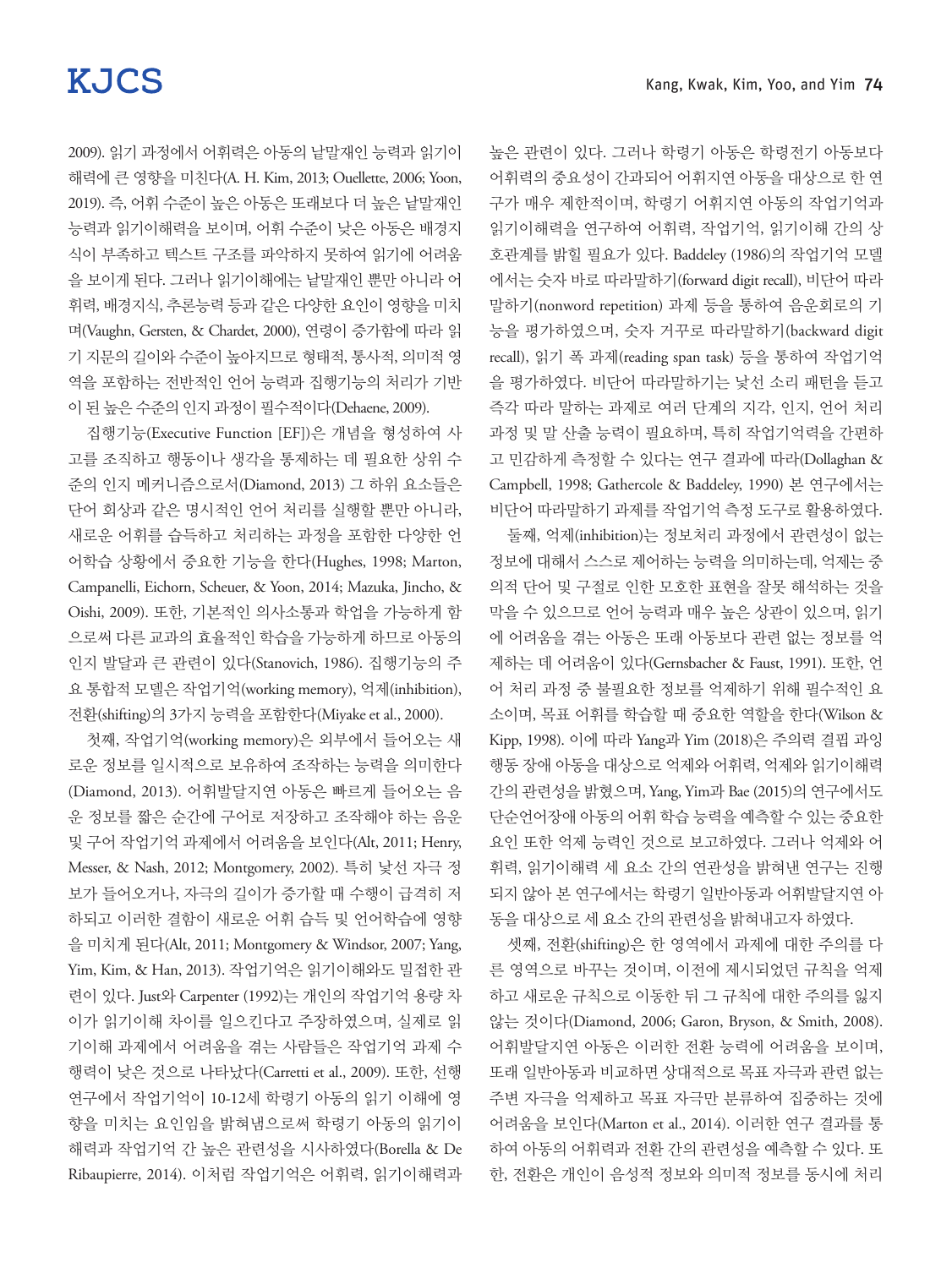하고, 정보를 회상하거나 읽기 목표와 난이도에 따른 읽기 전 략을 스스로 조정할 수 있도록 해주기 때문에 읽기이해에 영 향을 미친다(Nouwens, Groen, & Verhoeven, 2016). 읽기에서 어려움을 겪는 아동은 또래 아동보다 학습규칙이나 주의를 전환하는 데 결함이 있는 것으로 밝혀졌다(Stoet, Markey, & López, 2007). 반면에 전환 능력은 성인기까지 발달하므로 아 동의 경우 전환과 읽기 간 관계를 명확히 밝힐 수 없다는 연 구 결과도 있다(Engel de Abreu, Puglisi, Cruz-Santos, Befi-Lopes, & Martin, 2014). 이처럼 전환과 읽기 간의 관련성을 주장하는 학자들의 비일관적인 결과로 인하여 전환과 읽기 간의 관계 를 명확히 하기 위한 연구가 필요하다. 전환은 가장 대표적인 Stroop 과제(Klein, 1964)를 통해 평가할 수 있으나, 전환에 대 한 중요성이 부각되지 않아 작업기억보다 과제가 한정적이다. 따라서 새로운 전환 과제를 사용하여 연구를 진행한다면 과제 를 보다 다양화할 수 있을 것이다.

이처럼 다양한 연구 결과를 통하여 집행기능과 읽기이해 간 의 관련성과 집행기능과 어휘력 간의 관련성이 밝혀졌다. 그러 나 전환과 읽기 능력 간의 관련성을 주장한 학자들과 대립하 는 학자들의 의견이 밝혀져 비일관적인 연구 결과로 상호 관련 성을 해석하는 데 어려움이 따른다. 또한, 다양한 언어장애 집 단의 집행기능과 언어 능력 간의 관련성에 관한 연구는 활발하 게 진행되었던 것과 달리, 어휘발달지연 아동의 집행기능과 언 어 능력과의 관계를 밝혀내고자 하는 연구는 여전히 제한적이 다. 그러므로 본 연구는 일반아동과 어휘발달지연 아동을 대상 으로 읽기이해 정도를 확인하여 언어 능력 간의 관련성을 밝혀 내고, 집행기능의 하위 요소와의 관계를 통하여 학령기 아동의 효과적인 중재 방안 모색을 위한 기초자료가 되고자 한다. 따 라서 본 연구에서는 학령기 일반아동과 어휘발달지연 아동 집 단을 대상으로 집행능력의 하위 요소(작업기억, 억제, 전환)과 어휘력, 읽기이해 간의 관련성을 살펴보고자 하였다.

이에 따른 본 연구의 가설은 다음과 같다. 학령기일반아동이 어휘발달지연 아동보다 집행기능 과제에서 높은 수행력을 보인 다면, 읽기이해 과제에서도 높은 수행을 보일 것이다. 또한, 아동 의 집행기능(작업기억, 억제, 전환) 하위 요소는 각각 읽기이해력 과 유의한 상관을 보일 것이다. 학령기 일반아동과 어휘발달지 연 아동을 대상으로 한 본 연구의질문은 다음과 같다.

#### 연구문제 1

학령기 일반아동과 어휘발달지연 아동은 집행기능(작업기억, 억제, 전환) 과제에 따라 집단 간 유의한 차이를 보이는가? 연구문제 2

학령기 일반아동과 어휘발달지연 아동은 읽기이해 과제에서 집단 간 유의한 차이를 보이는가?

#### 연구문제 3

학령기 일반아동과 어휘발달지연 아동 각 집단 내에서 집행 기능(작업기억, 억제, 전환)과 읽기이해력 간 유의한 상관을 보이는가?

#### **Methods**

### 연구 대상

본 연구의 대상은 경기 지역에 거주하는 만 9세~12세(초등학 교 4-6학년)로 남아 61명, 여아 67명으로 총 128명의 대상자 평가 후, 아래의 선별 조건에 따라 어휘발달지연 19명, 일반아 동 18명 총 37명을 선정하였다. 연구에 참여한 어휘발달지연 아동은 다음과 같은 기준으로 선정하였다. (1) 부모 또는 교사 보고에 따라 지능발달 및 언어발달 수준이 정상이고, 기타 감 각, 정서상에 이상이 없으며, (2) 검사자가 수용 및 표현 어휘 력 검사(Receptive & Expressive Vocabulary Test [REVT]; Y. Kim, Hong, Kim, Jang, & Lee, 2009)를 실시한 결과, 수용어휘력 점 수가 -1.25 *SD* 이하인 아동을 대상으로 하였다. 일반아동은 (1) 부모 또는 교사 보고에 의하면 지능발달 및 언어발달 수준이 정상이며, 기타 감각, 정서상에 이상이 없고, (2) 검사자에 의 해 수용 및 표현 어휘력 검사(REVT; Y. Kim et al., 2009)의 수용 어휘력 점수가 평균 이상인 아동을 대상으로 어휘발달지연 아 동의 성별과 생활 연령을 고려하여 선정하였다. 3가지 집행기 능 검사를 모두 수행하지 못하거나, 읽기이해 과제에 임하지 않겠다는 의사를 보인 아동은 연구대상에서 제외되었다.

### **Methods**

집행기능 과제

## 작업기억 과제: 비단어 따라말하기(nonword repetition task)

본 과제는 구어적 작업기억 능력 측정을 위해 선행연구(Yang & Yim, 2018)의 비단어 따라말하기 과제를 사용하였다. 해당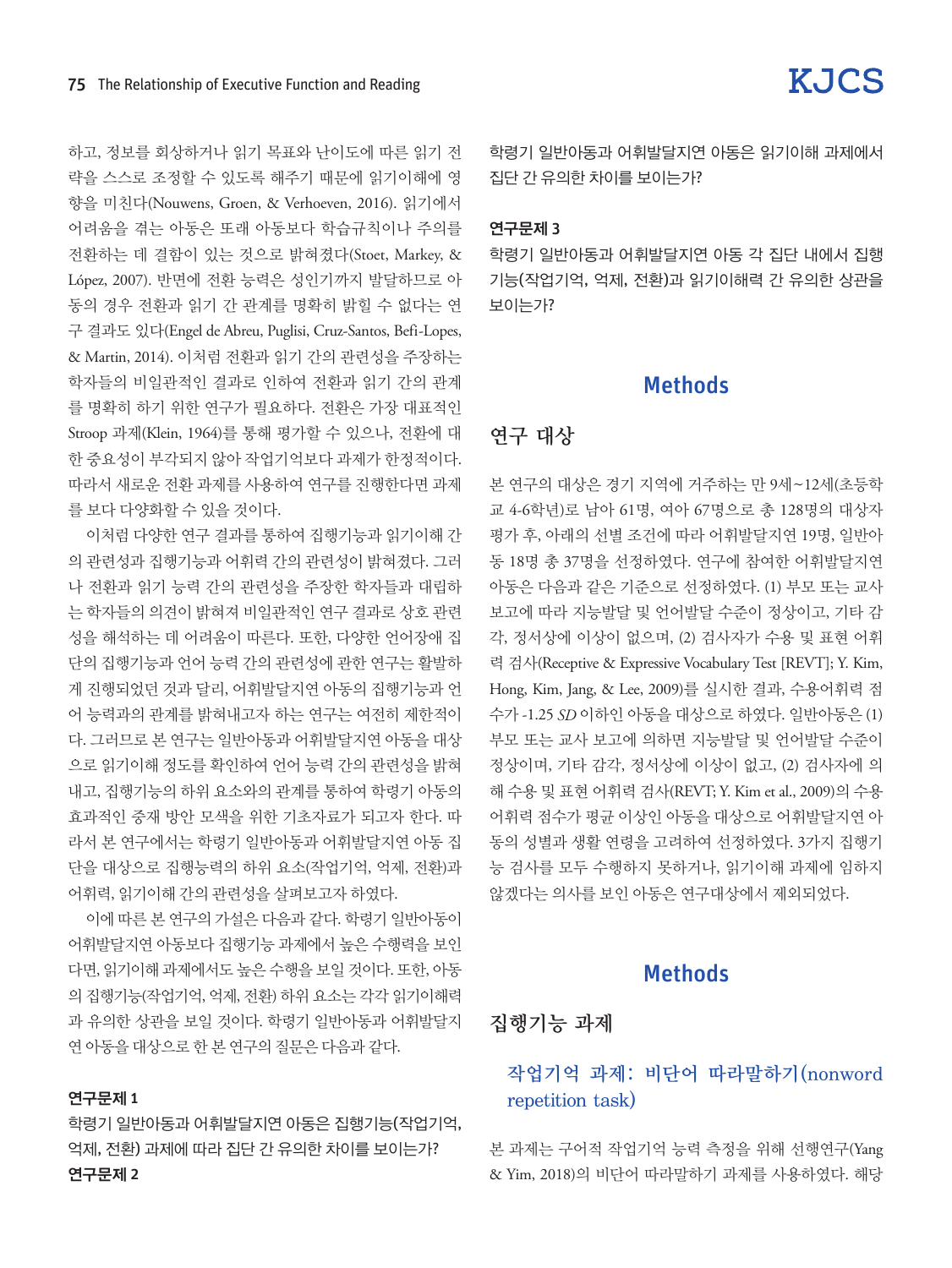과제는 기존 어휘 지식의 부족으로 어휘발달지연 아동에게 발 생할 수 있는 과제 수행상의 잠재적 불이익을 최소화하기 위 하여 기존 유의미 단어와 유사성이 낮은 20개의 비단어로 구 성되어 있다. 비단어는 각각 음절마다 되도록 다양한 음소를 포함하도록 하였고, 조음 위치상 양순, 치조, 경구개, 연구개음 이 균등하게 분포하도록 제작되었다(H. J. Lee, 2010).

검사는 연구자가 소음이 없는 조용한 장소에서 아동과 일 대일로 마주 보고 착석하여 진행되었다. 검사자는 아동에게 비단어 목표 자극을 육성을 통해 들려주고, 아동이 즉시 반복 하여 따라 말하도록 하였다. 비단어는 2음절 조건 4개, 3음절 조건 4개, 4음절 조건 4개, 5음절 조건 4개, 6음절 조건 4개, 총 20개가 길이순으로 제시되었다. 아동이 과제 수행방법을 정 확히 이해했는지 확인하기 위해 연습 문항을 실시하였으며, 아동이 과제 수행방법을 이해한 것을 확인한 후, 본 문항을 실 시하였다.

비단어 따라말하기 과제는 단어 단위보다 음절 단위 점수 가 어휘 및 읽기 수행 사이의 관련성을 보여주기에 더 민감한 지표로 나타난 연구 결과(Hwang, 2014)에 근거하여 정확하게 산출한 음절의 비율에 따라 정반응률(%)을 계산하였다. 전체 문항의 총 음절수는 91음절로 아동이 음절 내 모든 음소를 정 확히 따라 말할 경우(1점)을 부과하고, 음소를 하나라도 부정 확하게 말할 경우(0점)으로 처리하여 총점 기록 후 정반응률 (%)을 계산하였다.

#### 억제 과제: 정지신호과제(stop signal task)

본 과제는 아동의 억제 능력 측정을 위해 선행연구(Yang & Yim, 2018)의 정지신호과제를 사용하였다. 이 과제는 목표 자 극이 모니터 중앙에 나타나면 일치하는 색깔의 버튼을 누르 고, 비목표 자극이 화면에 나타나면 버튼을 누르고 싶은 행동 을 억제해야 한다. 화면에 제시되는 시각적 자극으로는 빨간 불, 초록불 그리고 검정색 정지 표식이 있다. 제시된 네모 칸 안에 빨간불이 들어오면 빨간색 버튼을 누르고(go), 초록불 이 들어오면 초록색 버튼을 누르도록 한다(go). 그러나 검정 색 정지 표식이 나온 직후 네모 칸 안에 불이 들어오면 정지 신호(stop)로 인식하여 어떤 색깔의 불이 들어오더라도 버튼 누르는 행동을 멈추어야 한다. 이 과제의 핵심은 대상 아동이 STOP의 신호를 인식하여 버튼 누르는 행동을 억제하는 것이 다. 본 과제에서 제시되는 GO의 자극은 81개, STOP의 자극은 19개로 총 100개의 자극으로 구성되었다. 모든 자극은 500ms 동안 일정하게 제시되며, 각 자극 간 간격은 1,500ms이다.

검사자는 아동의 손잡이를 고려하여 키보드 정중앙에 편 한 손을 올려두게 하였고, 준비 자세를 설명하였다. 화면에 제 시된 두 개의 네모 칸 중 빨간불이 들어오면 노트북 키보드의 정중앙에서 왼쪽(Z 버튼)에 부착된 빨간색 버튼, 초록불이 들 어오면 노트북 키보드의 정중앙에서 오른쪽(/ 버튼)에 부착된 초록색 버튼을 누르도록 하였고, 검정색 정지 표식이 나온 뒤 에는 버튼을 누르면 안 된다는 규칙을 설명하였다. 전환 과제 와 마찬가지로 손의 위치는 반응속도와 관련이 있으므로 버튼 을 누른 후, 반드시 준비 자세로 돌아가도록 하였다. 사전에 충 분한 연습시간을 제공하였으며, 아동이 과제 수행방법에 대해 숙지하였을 때 본 문항을 실시하였다. SST의 정확도와 반응속 도는 E-Prime 2.0 (Psychology Software Tools Inc., Pittsburgh, PA) 의 소프트웨어를 통해 기록되었다.

### 전환 과제: 차원전환카드분류과제(dimensional change card sort task)

본 과제는 아동의 전환 능력 측정을 위해 선행연구(Yang & Yim, 2018)의 차원전환카드분류과제를 사용하였다. 이 과제 는 크게 기본단계와 심화단계로 나뉘며, 기본단계 내에서도 전환 이전( pre-shifting ) 단계와 전환 이후( post-shifting ) 단계로 나뉜다. 기본단계(전환 이전 및 전환 이후)는 각각 6개의 문항 씩 총 12문항, 심화단계는 12문항으로 구성되어 있다. 대상 아 동은 단계마다 다르게 적용되는 규칙을 빠르게 이해하고 적응 하여 버튼을 눌러야 한다. 본 과제에 사용된 총 4가지의 그림 자극은 빨간 토끼, 초록 토끼, 빨간 배, 초록 배로 구성되었으 며, 컴퓨터 화면의 중앙에 1개의 목표 자극이 제시되고 2개의 보기 자극의 양옆에 제시된다.

기본단계(전환 이전)의 6문항은 '색깔 게임'을 수행하는 것 으로, 자극의 모양과 관계없이 모니터 중앙에 나타난 목표 자 극과 동일한 색깔의 자극을 2개의 보기 자극 중 선택한다. 기본 단계(전환 이후)의 6문항에서는 '모양 게임'을 수행하는 것으 로, 자극의 색깔과 관계없이 모니터 중앙에 나타난 목표 자극 과 같은 모양의 자극을 2개의 보기 자극 중 선택한다. 즉, 처음 시작 단계에서는 목표 자극과 동일한 색깔을 찾아야 하는 색 깔 게임으로 시작되지만, 중간에 규칙이 바뀌면서 목표 자극과 같은 모양을 찾는 모양 게임을 수행해야만 한다. 이 과정을 통 해 대상 아동이 변화된 규칙에 적응하여 각 단계에서 요구되는 수행을 정확하게 해내는지를 확인할 수 있다. 마지막으로 심 화단계에서는 기본단계의 색깔 게임과 모양 게임 2가지 규칙 에 검정색 테두리 조건이 추가된다. 목표 자극 주위에 검정색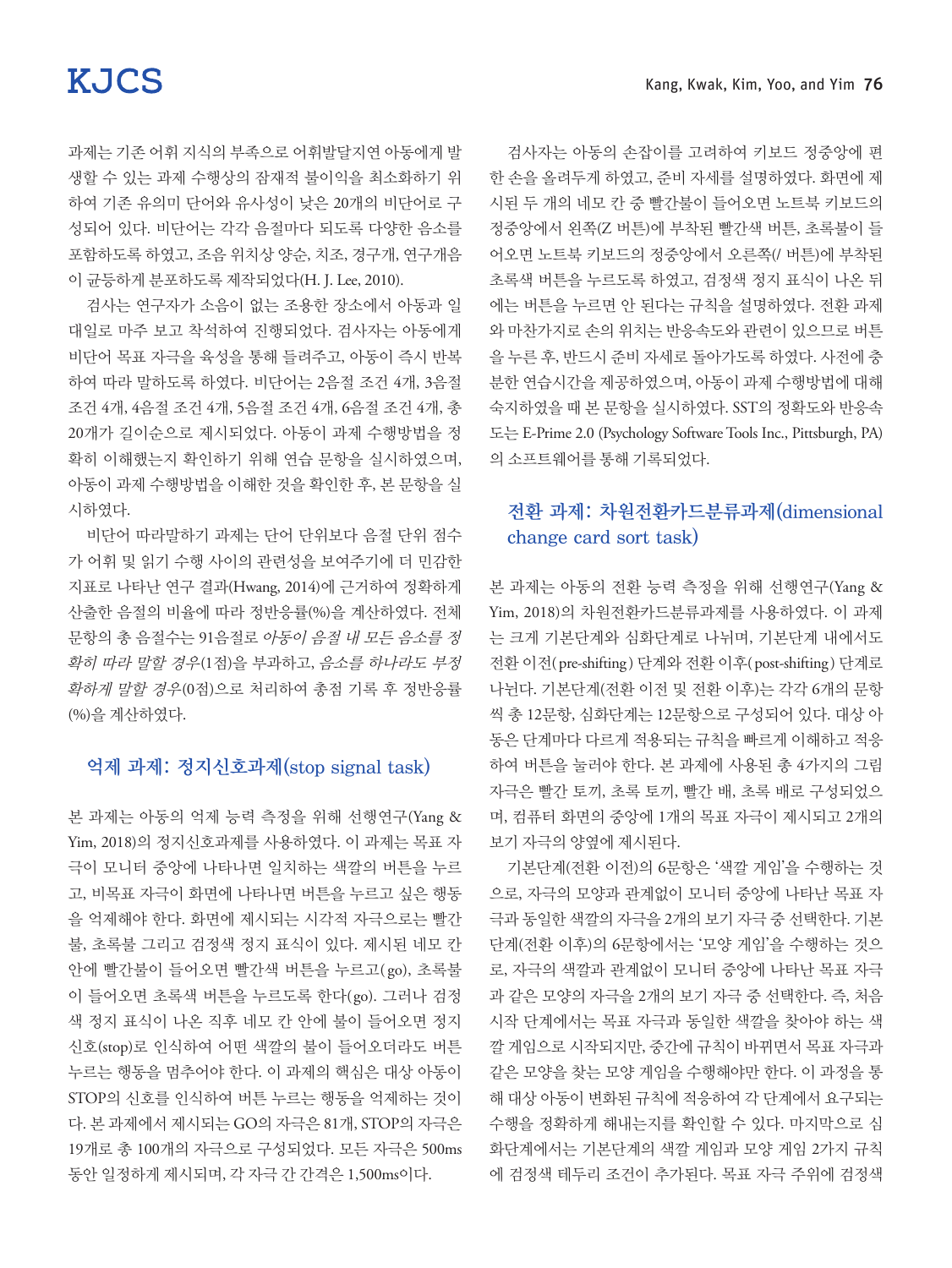테두리가 있으면 색깔게임을 수행해야 하고, 목표 자극 주위에 검정색 테두리가 없으면 모양 게임을 수행해야 한다. 이러한 과제 수행을 통해 아동의 전환 능력을 살펴볼 수 있다.

검사자는 아동의 손잡이를 고려하여 키보드 정중앙에 편한 손을 올려두게 하였고, 준비 자세를 설명하였다. 제시되는 보 기 자극 중 왼쪽 자극이 맞으면 노트북 키보드의 정중앙에서 왼쪽(Z 버튼)에 부착된 빨간색 버튼을 누르게 하고, 보기 자극 중 오른쪽 자극이 맞으면 노트북 키보드의 정중앙에서 오른쪽 (/ 버튼)에 부착된 초록색 버튼을 누르게 하였다. 손의 위치는 반응속도와 관련이 있으므로 버튼을 누른 후에는 반드시 준비 자세로 돌아가도록 하였다. 사전에 충분한 연습시간을 제공 하였으며, 아동이 과제 수행방법에 대해 숙지하였을 때 본 문 항을 실시하였다. DCCS의 정확도와 반응속도는 E-Prime 2.0 (Psychology Software Tools Inc., Pittsburgh, PA)의 소프트웨어를 통해 기록되었다.

### 읽기이해 과제: 나의 가장 친한 친구 미호, 애완 동물과 함께 등교하는 날의 재앙

본 과제의 읽기 지문은 내용 친숙도를 최소화하기 위해 국외 읽기 자료에서 지문 두 개를 발췌하여 연구자가 연구 목적에 맞게 번역 및 수정하였다. 두 개의 읽기 지문은 맥락 단서를 적 절히 이용하여 추론할 수 있도록 등장인물, 배경, 등장인물이 처해 있는 상황과 이야기 구조를 잘 갖추고 있는 이야기로 선 정되었다. 또한, 연구 대상인 초등학교 고학년 아동이 이해하 기에 큰 어려움이 없는 어휘를 사용하여 제작하였다. 석사 과 정 연구원 4인과 1급 언어재활사 2인이 읽기 지문과 읽기이해 질문이 실험에 적합한지 검토하였다.

검사에 사용되는 읽기 지문 및 질문 내용이 대상 아동에게 적절한지 확인하기 위해 예비 실험을 시행하였다. 초등학교 4 학년 아동 30명, 5학년 아동 30명, 6학년 아동 30명 총 90명을 대상으로 예비 실험을 진행하였다. 질문지의 10번 문항에 어 려움 정도를 10점 척도로 표시하게 하여 난이도를 확인하였 고, 대부분 아동이 3-4점에 표시하였다. 또한, 질문이 모호하 거나 표현이 어색한 지문 및 문항은 수정하여 사용하였다.

검사자는 연구대상자에게 7분 동안 읽기 지문을 충분히 숙 지할 수 있도록 한 뒤, 읽기 지문을 소거하였다. 이후 읽기 지 문에 대한 문제를 풀 수 있는 시간을 제공하였으며, 사전 실험 을 통해 문제를 풀 수 있는 시간은 7분으로 제한하였다. 질문 지를 수집한 후에는 연구원 1명이 채점을 하였으며, 이후 다 른 연구원 3명이 검토하였다. 각 질문에 대한 답은 아동이 질 문에 맞는 충분한 답을 작성한 경우(2점), 맥락은 맞으나 불충 분한 답을 한 경우(1점), 답하지 못하거나 엉뚱한 답을 작성한 경우(0점)으로 채점하였다. 읽기이해를 확인하기 위한 질문은 지문마다 사실적 정보 유형, 텍스트 연결 추론 유형, 빠진 정 보 추론 유형 각각 3문항씩 총 9문항으로 제작되었고, 문항당 2점을 만점 기준으로 하여 지문 당 총 점수는 18점이다. 결과 산출 시, 두 지문의 합산 점수를 사용하였다. 본 연구에서 사용 된 읽기 지문과 질문지는 Appendix 1에 제시하였다.

## 연구 절차

본 연구는 예비 실험 과정을 거친 뒤 경기도에 있는 한 초등학 교에서 4, 5, 6학년 아동을 대상으로 본 실험을 하였다. 연구에 적합한 대상자를 선별하기 위해 수용·표현어휘력검사(REVT; Y. Kim et al., 2009)를 실시하였으며, 소음이 없는 독립된 공간 에서 집행기능 과제와 읽기이해 과제를 차례로 실시하였다. 선별검사와 작업기억 과제는 아동과 연구자가 1:1로 마주한 상태에서 실시되었으며 읽기이해 과제는 연구자의 감독 하에 9-10명씩 과제를 실시하였다. 교내 정규 수업으로 인해 검사 시간 부족 혹은 조퇴 등의 사유로 부득이하게 3가지 집행기능 검사를 모두 수행하지 못한 경우 82명, 읽기이해 과제에 임하 지 않겠다는 의사를 보인 아동 9명은 연구대상에서 제외되어 128명 중 37명의 데이터 값만 최종 분석하였다.

#### 자료 분석

본 연구의 통계적 분석은 SPSS 24 (IBM Co., Armonk, NY)을 사용하였다. 먼저, 어휘발달지연 아동 집단과 일반아동 집단 간 집행기능의 하위요소별(작업기억, 억제, 전환) 수행 과제와 읽기이해 과제 수행력을 비교하기 위해 일원 배치 분산분석 (one-way ANOVA)을 하였다. 또한, 각 집단 내에서 집행기능 의 하위 요소들과 읽기이해 간 상관을 확인하기 위해 Pearson 상관분석을 실시하였다.

#### Results

집행기능(작업기억, 억제, 전환)에서 집단 간 수행력 차이

집단 간 집행기능(작업기억, 억제, 전환) 과제 수행에 대한 기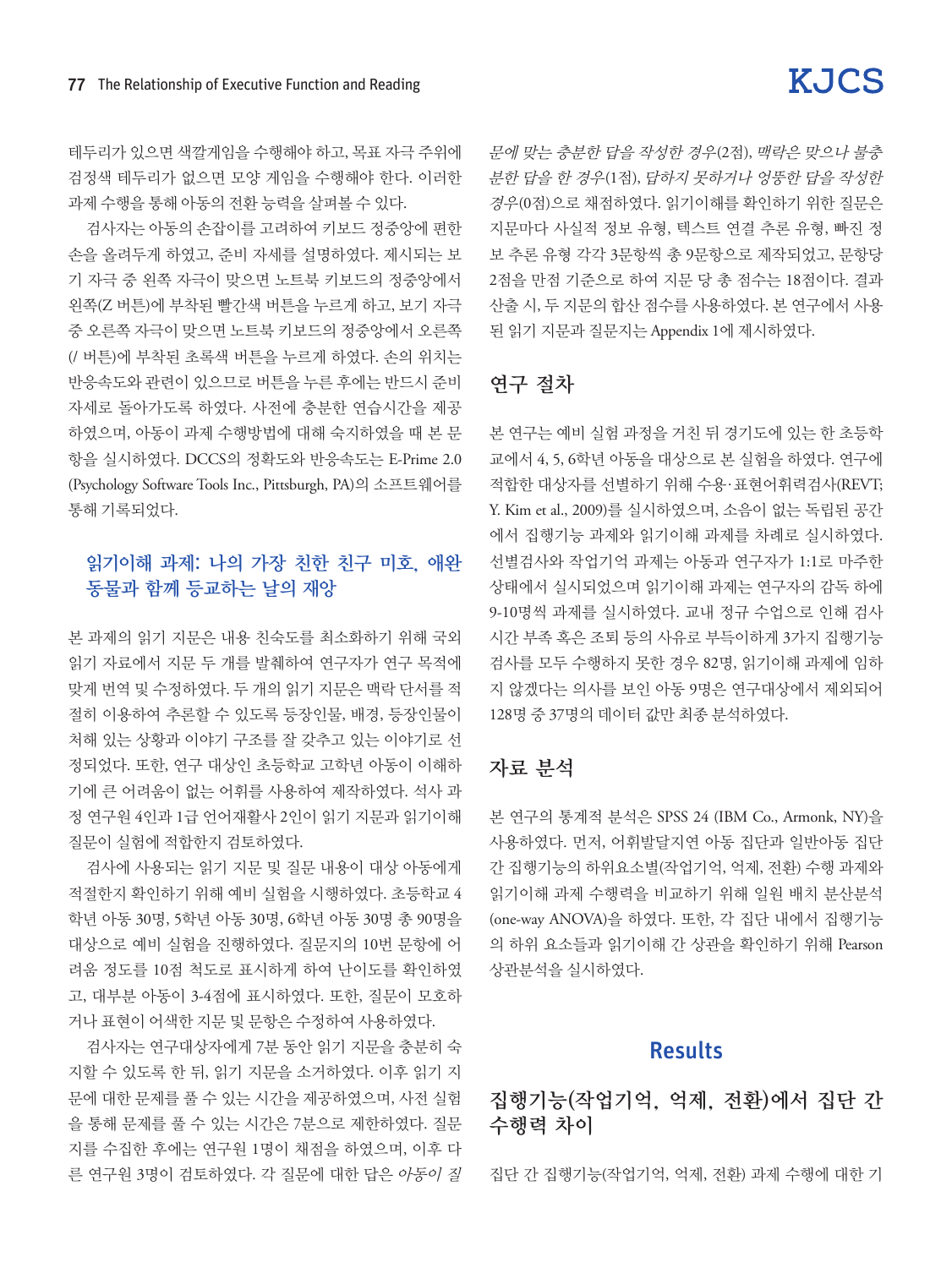#### **Table 1**

#### *Descriptive statistics of Executive Function*

|             | $TD (N = 18)$ |       | $VD (N = 19)$ |       |
|-------------|---------------|-------|---------------|-------|
|             | М             | SD    | М             | SD    |
| <b>NWR</b>  | 96.11         | 3.394 | 89.58         | 4.388 |
| <b>SST</b>  | 60.39         | 4.779 | 58.63         | 6.130 |
| <b>DCCS</b> | 87.04         | 9.468 | 81.34         | 8.679 |



*Figure 1*. Comparing accuracy between TD and VD groups on NWR, SST, and DCCS.  $*_{p < .05}$ .

술통계는 Table 1에 제시하였다. 두 집단 간 작업기억 과제 수 행력을 비교한 결과, 집단 간 차이가 통계적으로 유의하였다  $(F(1, 35) = 25.450, p < .05)$ . 즉, 일반아동 집단(M = 96.11, SD = 3.394)이 어휘발달지연 아동 집단(M = 89.58, SD = 4.388)보다 과제 수행력이 유의하게 높은 것으로 나타났다. 억제 과제에 서는 두 집단 간 차이가 통계적으로 유의하지 않았다. 전환 과 제에서도 두 집단 간 차이가 통계적으로 유의하지 않았다.

## 읽기이해에서 집단 간 수행력 차이

집단 간 읽기이해 과제 수행에 대한 기술통계는 Table 2에 제 시하였다. 두 집단 간 읽기이해 과제 수행력을 비교한 결과, 집단 간 차이가 통계적으로 유의하였다(F(1, 35) = 4.319, p < .05). 따라서 일반아동 집단(M = 96.11, SD = 3.394)이 어휘발 달지연 아동 집단(M = 89.58, SD = 4.388)보다 과제 수행력이 유의하게 높은 것으로 나타났다. 두 집단 간 읽기이해 과제 수

행력을 Figure 2에 제시하였다.

#### 집단 내 변인 간 상관관계

#### 일반아동 집단

일반아동 집단의 집행기능 하위영역(작업기억, 억제, 전환), 읽기이해 간의 상관관계를 확인하기 위해 Pearson 상관계수를 산출하였다. 결과는 Table 3과 같다.

일반아동 집단의 집행기능 하위 요소와 읽기이해 간의 상 관관계를 분석한 결과, 유의한 상관관계가 나타나지 않았다.

#### 어휘발달지연 아동 집단

어휘발달지연 아동 집단의 집행기능 하위영역(작업기억, 억 제, 전환), 읽기이해 간의 상관관계를 확인하기 위해 Pearson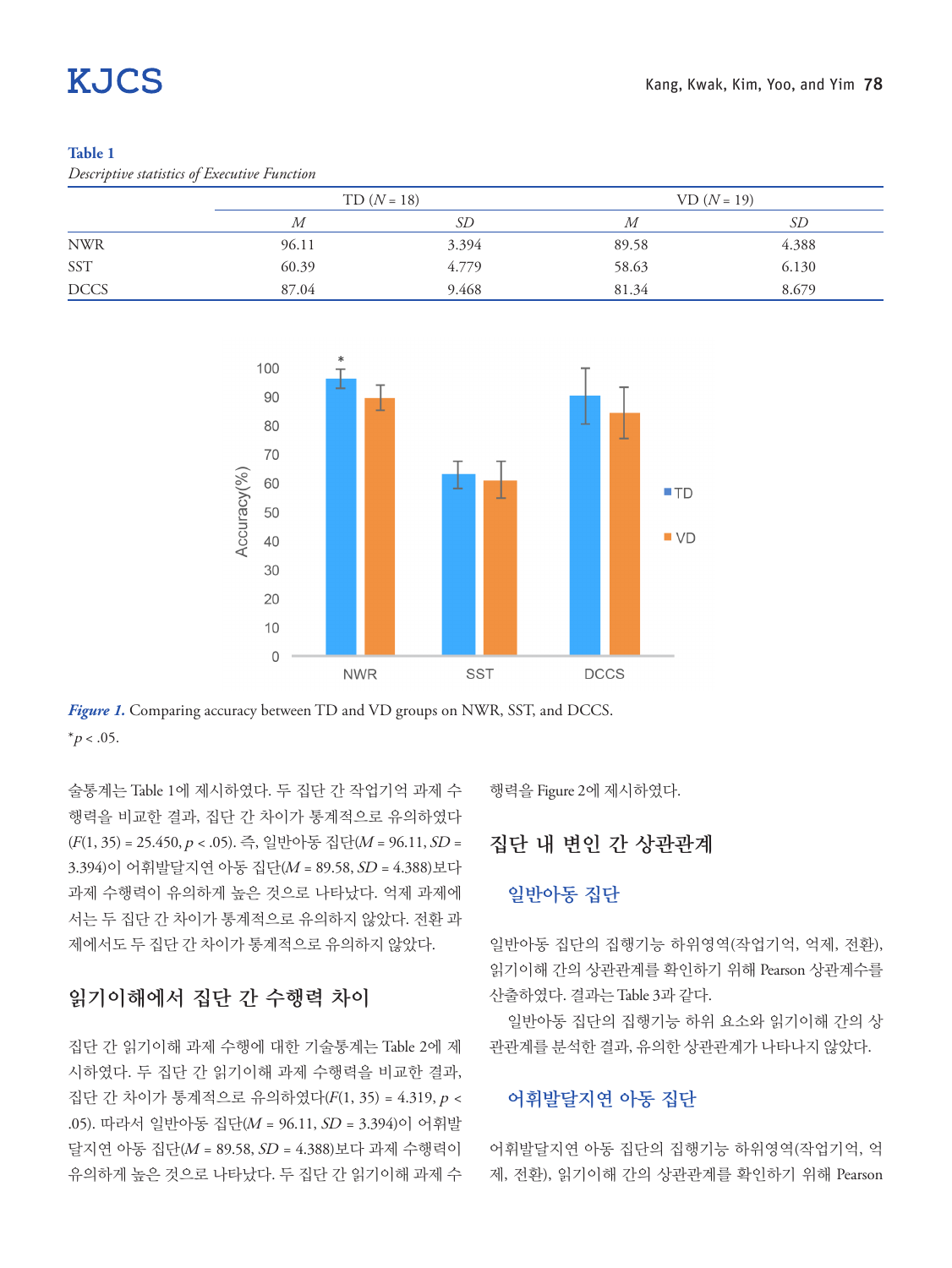#### **Table 2**

*Descriptive statistics of Reading Comprehension*





*Figure 2.* Comparing accuracy between TD and VD groups on reading comprehension task.  $*_{p < .05}$ .

#### **Table 3**

*Correlation Coefficients among NWR, SST, and DCCS in children with Typical Development*

| Working memory        | $\overline{\phantom{0}}$ |        |      |     |
|-----------------------|--------------------------|--------|------|-----|
| Inhibition            | $-.025$                  |        |      |     |
| Shifting              | $-.265$                  | $-134$ |      |     |
| Reading comprehension | .444                     | .008   | .009 | $-$ |

#### **Table 4**

*Correlation Coefficient among NWR, SST, and DCCS in children with Vocabulary Delay*

| Working memory        | _       |                          |         |  |
|-----------------------|---------|--------------------------|---------|--|
| Inhibition            | .082    | $\overline{\phantom{a}}$ |         |  |
| Shifting              | $-.265$ | $-.035$                  |         |  |
| Reading comprehension | $.559*$ | $-.111$                  | $-.187$ |  |

상관계수를 산출하였다. 결과는 Table 4와 같다.

## **Discussion**

**KJCS** 

어휘발달지연 아동 집단의 집행기능 하위 요소와 읽기이해 간의 상관관계를 분석한 결과, 읽기이해는 작업기억 과제와 통계적으로 유의한 상관을 보였다( *r* = .559, p < .05). 그러나 다 른 변인 간의 유의한 상관관계는 나타나지 않았다.

본 연구는 학령기 일반아동과 어휘발달지연 아동 집단을 대 상으로 집행기능(작업기억, 억제, 전환)과 읽기이해 간 관계를 살펴보고자 하였다. 집행기능의 하위 요소 능력을 측정할 수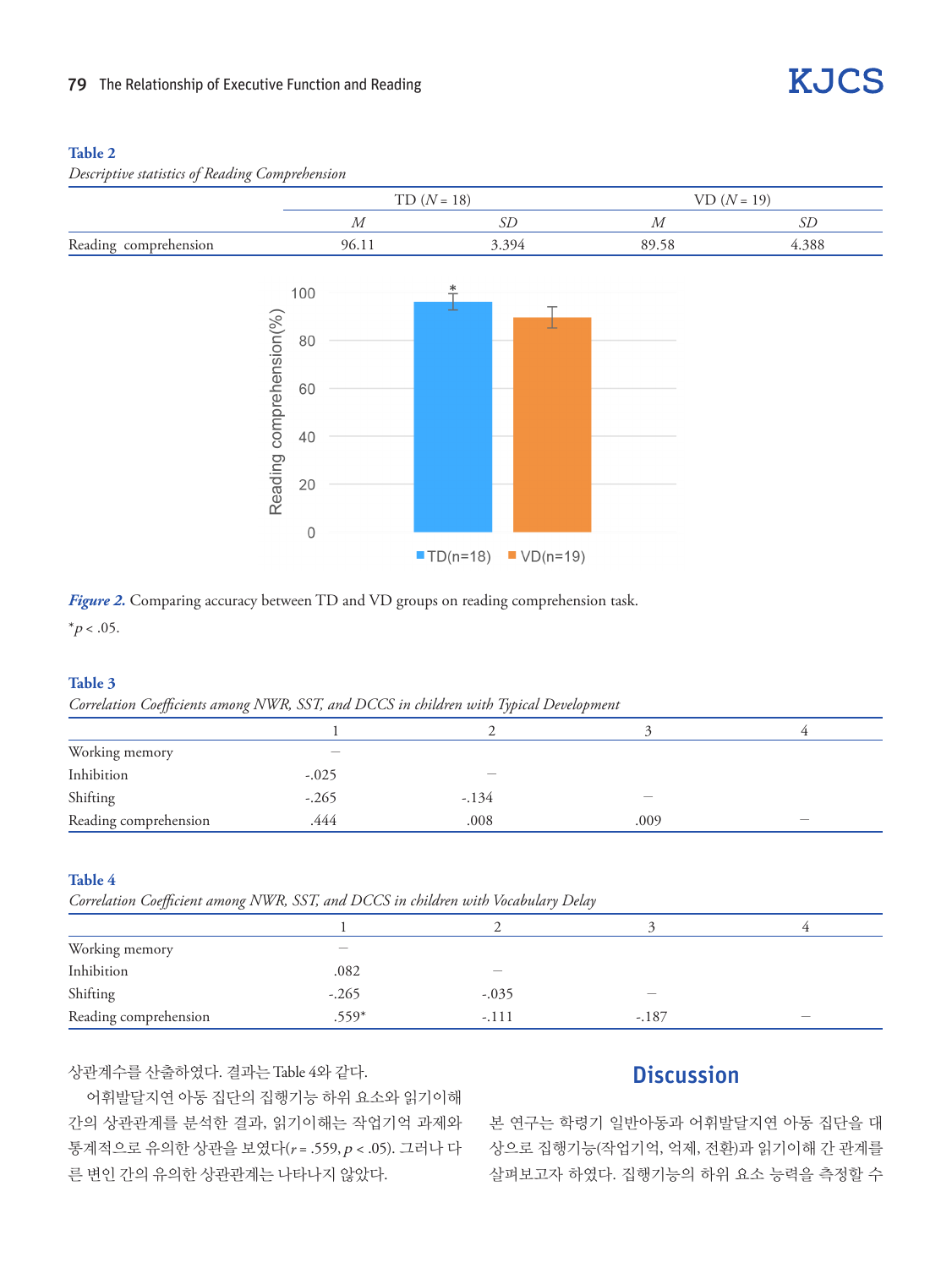있는 과제를 사용하여 두 집단 간 차이를 비교하고, 각 집단 내 에서 읽기이해력과 관련이 있는 집행기능의 하위 요소는 무엇 인지 살펴보고자 하였다.

본 연구의 결과는 다음과 같다. 전체적으로 어휘발달지연 아동이 일반아동보다 집행기능과 읽기이해 과제에서 수행능 력이 낮았다. 먼저, 집행기능 과제 중 작업기억 과제(비단어 따라말하기)에서 어휘발달지연 아동은 일반아동보다 통계적 으로 유의하게 낮은 수행을 보였다. 이러한 결과는 어휘발달 지연 아동이 작업기억의 결함으로 인해 언어 처리 과정에서 어려움을 보인다는 많은 선행연구와 일치한다(Alt, 2011; Yim & Han, 2019). Baddeley (1986)의 다요인 작업기억 모델(multicomponents working memory model)에 따르면, 구어적 작업 기억은 음운 회로(phonological loop)와 중앙 집행기(central executive)의 기능에 의존한다. 음운회로는 언어의 이해에 중 요한 역할을 하는 음운 저장소( phonological short-term store) 와 청각적 시연이 일어나는 곳인 내적 되뇌기 과정(subvocal rehearsal)으로 이루어져 있는데, 이러한 음운회로는 새로운 언 어정보를 장기 기억으로 보내기 전에 짧은 시간동안 유지시 켜주기 때문에 새로운 단어를 습득할 수 있도록 도와주는 요 소로 알려져 있다(Baddeledy, Gathercole, & Papagno, 1998; S. J. Kim, & Choi, 2007). 또한, 중앙 집행기는 언어 정보를 효율적 으로 처리해주는 역할을 하므로 기능 및 용량에 따라 아동의 언어 처리에 영향을 미치는 요소임을 언급하였다(Yim & Han, 2019). 이를 통해 어휘발달지연 아동이 구어적 작업기억 과 제 시 일반아동에 비해 낮은 수행력을 보였고, 이는 제한된 어 휘 능력을 보이는 데 영향을 미치는 것으로 해석할 수 있다. 억 제 과제(정지신호과제)와 전환 과제(차원전환분류과제)에서 는 어휘발달지연 아동이 일반아동보다 낮은 수행력을 보였으 나, 집단 간 차이는 통계적으로 유의하지 않았다. 이러한 결과 는 억제와 전환 과제에서 두 그룹 간 차이가 나타나지 않은 선 행연구 결과와 일치하나(Marton et al., 2014; Yoo & Yim, 2018) 어휘발달지연 아동 집단에서 유의한 차이가 나타났다는 선행 연구와는 일치하지 않다(Yang & Yim, 2018). 집행기능 능력 은 성인기까지 꾸준히 발달하기 때문에 아동이 성장하면서 변 화할 수 있고, 이러한 점으로 인해 연구마다 비일관적인 모습 이 나타난 것으로 해석할 수 있다(Yoo & Yim, 2018; Zelazo & Müller, 2002).

둘째, 읽기이해 과제에서 어휘발달지연 아동은 일반아동보 다 통계적으로 유의하게 낮은 수행을 보였다. 이러한 결과는 어휘발달지연 아동이 읽기이해에 어려움을 경험할 가능성이 크고, 어휘 능력이 아동의 읽기이해력을 예측한다는 선행연구 와 일치한다(D. Kim, Cho, Jeong, & Koh, 2015; D. Kim, Lee, & Kim, 2019; Oh & Lee, 2007). 아동은 읽기 자료를 이해하기 위 해 본인의 어휘집에 있는 어휘들을 효율적으로 인출하나, 어 휘발달지연 아동은 제한된 어휘 능력으로 인해 단어, 문장, 문 단의 의미와 흐름을 파악하는 것이 어려워 읽기과제에서 낮은 수행을 보인 것으로 해석된다. 특히 학령기 아동의 어휘력은 읽기이해를 위해 꼭 필요하며 전반적인 학습 상황에서 기초가 되는 요소이다. 그러나 학령전기 아동보다 어휘력의 중요성이 강조되지 않아 중재의 필요성을 간과하기 쉽다. 본 연구 결과 는 학령전기뿐만 아니라 학령기 어휘발달지연 아동에게도 어 휘력 중재가 필요함을 시사한다.

셋째, 집행기능의 하위 요소와 읽기이해 간 상관분석 결과, 일반아동의 경우 집행기능 하위 요소와 읽기이해 과제 수행 간 상관관계가 나타나지 않았고, 어휘발달지연 아동의 경우 집행기능 하위영역 중 작업기억 과제인 비단어 따라말하기와 읽기이해 과제 수행 간 유의한 정적상관관계가 나타났다. 어 휘발달지연 학령기 아동을 대상으로 집행기능과 어휘 능력 간 의 관계를 조사한 연구는 아직 부족하나 일반아동에서 구어적 작업기억 및 전환 능력과 읽기이해 능력 간에 정적상관관계가 나타났고, 어휘발달지연 아동에서 두 과제 간 상관관계가 나 타나지 않았다는 선행연구와는 일치하지 않는다(Yoo & Yim, 2018). 어휘발달지연 아동의 경우, 일반아동보다 글을 읽고 처 리하는 과정에서 읽기 이해를 위해 필요한 언어 정보를 충분 히 저장할 수 없었으며, 작업기억 용량을 유지하려는 부담이 정보 처리 속도를 감속시키는 결과를 초래한 것으로 해석할 수 있다. Yoo와 Yim (2018)의 연구에 따르면 작업기억 과제 중 하나인 숫자 거꾸로 기억하기에서 어휘 지연 아동이 일반아동 보다 낮은 수행을 보였다. 본 연구에서도 집행기능 하위영역 내에서도 특히 비단어 따라말하기가 다른 과제에 비해 복잡한 언어 처리 과정을 요구하므로 어휘발달지연 아동 집단에서 작 업기억과 읽기이해 간 상관이 나타난 것으로 판단된다. 따라 서 본 연구를 통해 어휘발달지연 아동의 작업기억과 읽기 이 해력 간 높은 관련성이 있는 것으로 해석할 수 있다.

억제 과제와 읽기이해 과제 수행 간에는 두 집단 모두 유의 한 정적상관관계가 나타나지 않았다. 본 연구에서는 억제 능 력을 단일 개념으로 보았으나 최근에는 하위 개념으로 나누 고 있다. 억제는 외부 자극에 대해 우선적이고 자동으로 반응 하는 행동을 억누르는 '행동적 반응 억제 능력'과 현재 수행해 야 과제와 관련 없는 생각이나 정보에 대항하는 '인지적 억제 능력'으로 구성될 수 있다. 이때 행동적 반응 억제 능력은 읽 기 이해와 큰 상관을 보이지 않지만, 인지적 억제 능력은 읽기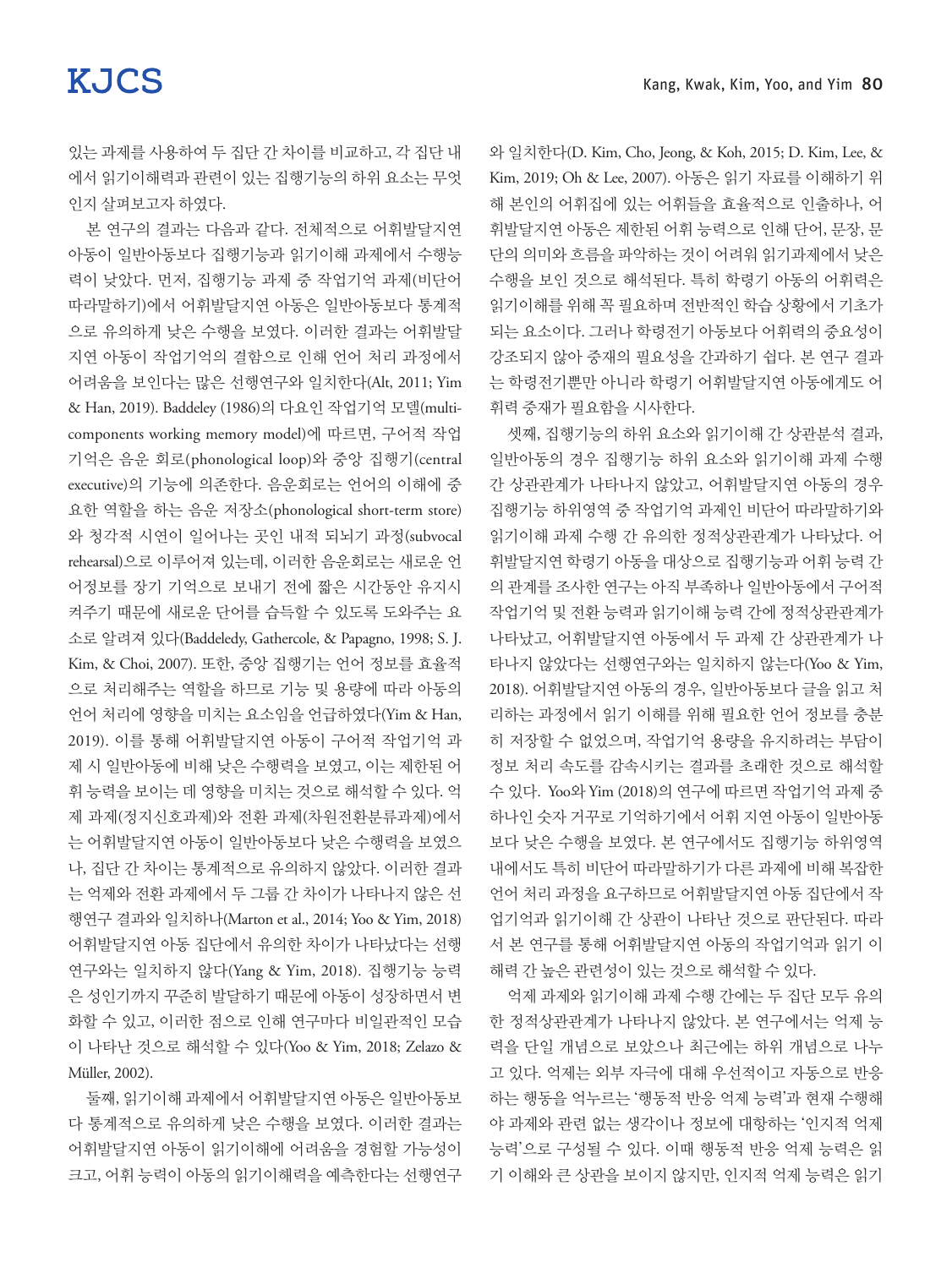이해와 유창성에서 주된 역할을 한다고 밝혀졌다(Arrington, Kulesz, Francis, Fletcher, & Barnes, 2014; Christopher et al., 2012). 사전적인 의미 결합만으로 해석하기 어려운 문장은 문 맥을 활용하여 해석해야 하는데, 학령기 일반아동의 경우 이 과정에서 집행기능의 하위 요소 중 하나인 억제 능력이 요구 된다(S. Lee, Kim, Kim, Han, & Yim, 2019). 그러나 본 연구에 서 시행한 멈춤 신호 과제는 인지적 억제 능력이 아닌 행동적 반응 억제 능력을 측정하는 과제이므로 읽기이해력과의 관계 를 살펴보기에 다소 어려움이 있었던 것으로 보인다. 따라서 후속 연구를 통해 본 연구에서 측정되지 않은 인지적 억제 능 력과 읽기이해 간 상관을 살펴보아 억제와 읽기이해력 간 관 련성을 밝혀낼 수 있기를 기대한다.

전환 과제와 읽기이해 과제 수행 간에도 두 집단 모두 유의 한 정적상관관계가 나타나지 않았다. 이러한 결과는 전환 능 력이 성인기까지 발달하므로 아동의 전환 능력과 읽기 간 관 계를 명확히 밝힐 수 없다는 선행연구와 일치한다(Engel de Abreu et al., 2014). 그러나 읽기에서 어려움을 겪는 아동은 또 래 아동보다 학습규칙이나 주의를 전환하는 데 결함이 있다고 한 선행연구와는 일치하지 않는다(Stoet et al., 2007). 전환 과 제와 읽기이해 과제 수행 간 관련성을 살펴보기 위한 연구과 제의 다양성이 적고 관련 연구가 부족하므로 많은 후속 연구 가 이루어질 필요가 있다.

결론적으로 어휘발달지연 아동은 일반아동보다 구어적 작 업기억 과제에서 더 큰 어려움을 보이는 것으로 나타났다. 이 는 일반아동과 비교하였을 때, 정보처리 시 요구되는 인지능 력이 제한적이라는 것을 의미하며, 일반아동보다 작업기억 용 량이 적고 주의를 집중하여 목표를 달성하고자 하는 집행기능 이 비효율적으로 기능하는 것으로 보인다( Johnston, Smith, & Box, 1997). 이에 학령기 아동의 어휘 능력 평가 시, 인지능력 평가도 함께 진행할 필요가 있음을 알 수 있다. 특히, 집행기능 과제 중 구어적 작업기억 능력을 확인할 수 있는 비언어 따라 말하기 과제를 함께 실시하는 것이 일반아동과 어휘발달지연 아동을 구별하는 데 도움이 될 것으로 보인다.

후속 연구를 위해 제시하는 본 연구의 한계점과 제언은 다 음과 같다. 첫째, 본 연구에서는 연구대상인 어휘발달지체 아 동 집단을 수용·표현 어휘력 검사의 수용어휘력 결과만을 기 준으로 선별하였다는 점에서 한계가 있다. 수용어휘력은 표현 어휘력과 높은 상관을 보이지만, 수용어휘력 하나만으로는 대 상자의 전반적인 어휘 능력을 예측하기에 어려움이 있다. 따 라서 후속 연구에서는 연구대상의 전반적인 어휘 능력을 평가 하여 어휘력에 따른 집행기능과 읽기이해력의 관계를 강조할

것을 제안한다. 둘째, 본 연구의 연구대상을 경기도 인근 초등 학교 한 곳의 일부 학급에서 선정하였고, 연구대상자 수가 적 었다는 점에서 한계가 있다. 이처럼 인원수와 장소가 제한된 점으로 인해 표본 집단의 대표성이 낮다는 점을 고려하면 본 연구 결과를 전체 학령기 아동으로 일반화하는 것에 어려움이 따르므로 후속 연구에서는 좀 더 세부적으로 조건(예: 연령, 성별 등)을 나누어 많은 수의 표본을 수집하여 집단을 타당하 게 대표할 수 있는 아동을 연구대상자로 선정할 것을 제안한 다. 셋째, 본 연구에서는 억제 능력을 살펴보는 과제를 인지적 반응 억제 능력이 아닌 행동적 반응을 억제하는 능력을 측정 하는 과제로 선정하여 인지적 반응 억제와 읽기이해력 간 상 관관계를 살펴보지 못하였다는 점에서 아쉬움이 남는다. 따라 서 후속 연구에서는 인지적 반응 억제 능력과 읽기이해 간 상 관을 살펴보는 것을 제안한다. 넷째, 본 연구에서 제작한 읽기 이해 검사는 아동의 작업기억 용량에 영향을 미치지 않는 수 준에서 지문 내 정보를 요구하여 읽기이해력을 확인하고자 하 였으나, 다소 암기가 필요한 문항들이 포함되어 있어 읽기이 해 자체만을 평가하기에는 한계가 있다고 판단된다. 이러한 한계점 및 제언을 고려하여 후속 연구가 이루어진다면 학령기 아동의 집행기능과 어휘발달 간 관계, 집행기능과 읽기이해력 간 관계, 어휘발달과 읽기이해력 간 관계를 더욱 명확히 할 수 있을 것이며, 학령기를 넘어 다른 연령층에서도 이러한 능력 간의 관계를 알아보는 연구를 진행할 때 참고할 수 있을 것으 로 판단된다. 이러한 한계점 및 제언을 고려하여 후속 연구가 이루어진다면 학령기 아동의 집행기능과 어휘발달 간 관계, 집행기능과 읽기이해력 간 관계, 어휘발달과 읽기이해력 간 관계를 더욱 명확히 할 수 있을 것이며, 학령기를 넘어 다른 연 령층에서도 이러한 능력 간의 관계를 알아보는 연구를 진행할 때 참고할 수 있을 것으로 사료된다.

## Acknowledgements

This work was supported by the Ministry of Education of the Republic of Korea and the National Research Foundation of Korea (NRF-2018S1A3A2075274).

## Conflict of Interest

No potential conflict of interest relevant to this article was reported.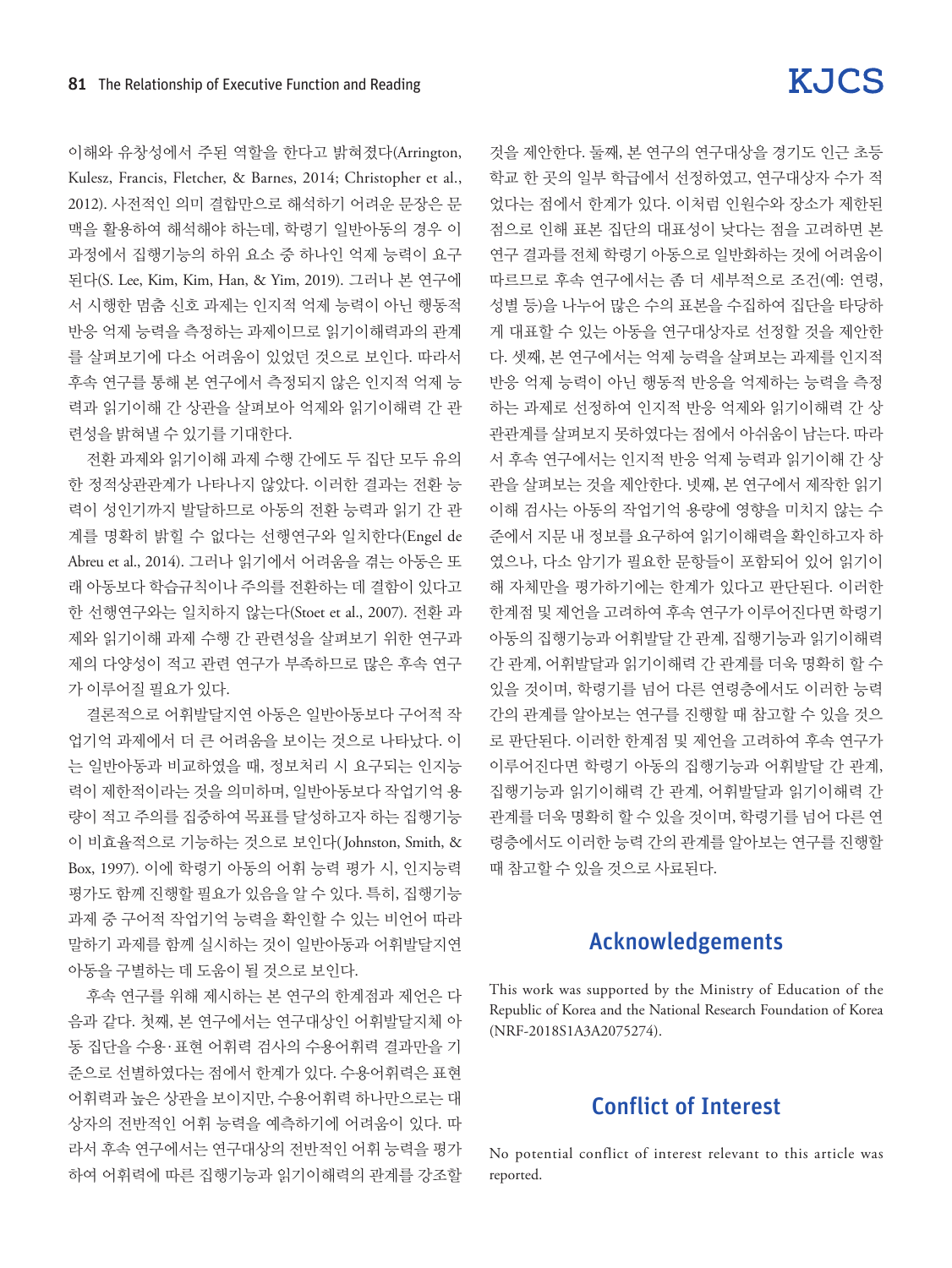## Ethics Statement

All procedures of this research were reviewed by IRB (ewha-201910-0022-01).

## References

### In English

- Alt, M. (2011). Phonological working memory impairments in children with specific language impairment: Where does the problem lie? *Journal of Communication Disorders, 44*(2), 173-185. doi:10.1016/j.jcomdis.2010.09.003
- Arrington, C. N., Kulesz, P. A., Francis, D. J., Fletcher, J. M., & Barnes, M. A. (2014). The contribution of attentional control and working memory to reading comprehension and decoding. *Scientific Studies of Reading, 18*(5), 1-59. doi :10.1080/10888438.2014.902461
- Baddeley, A. (1986). Working memory. Oxford, GB: Clarendon Press.
- Baddeley, A., Gathercole, S., & Papagno, C. (1998). The phonological loop as a language learning device. *Psycholocial Review, 105*(1), 158-173.
- Borella, E., & de Ribaupierre, A. (2014). The role of working memory, inhibition, and processing speed in text comprehension in children. *Learning and Individual Differences, 34,* 86-92. doi:10.1016/j.lindif.2014.05.001
- Carretti, B., Borella, E., Cornoldi, C., & De Beni, R. (2009). Role of working memory in explaining the performance of individuals with specific reading comprehension difficulties: A meta analysis. *Learning and Individual Differences, 19,*  246-251. doi:10.1016/j.lindif.2008.10.002
- Catts, H. W. (2009). The narrow view of reading promotes a broad view of comprehension. *Language, Speech, and Hearing Services in Schools, 40*(2), 178-183. doi:10.1044/0161-1461 (2008/08-0035)
- Catts, H. W., & Kamhi, A. G. (2005). *Language and reading disabilities* (2nd ed). Boston, MA: Allyn & Bacon.
- Christopher, M. E., Miyake, A., Keenan, J. M., Pennington, B., DeFries, J. C., Wadsworth, S. J.,...Olson, R. K. (2012). Predicting word reading and comprehension with executive function and speed measures across development: A latent variable analysis. *Journal of Experimental Psychology: General, 141*(3), 470-488. doi:10.1037/a0027375
- Dehaene, S. (2009). *Reading in the brain: The new science of how we read.* New York: Penguin.
- Diamond, A. (2006). The early development of executive functions. *Lifespan Cognition: Mechanisms of Change, 210,*

70-95.

- Diamond, A. (2013). Executive functions. *Annual Review of Psychology, 64,* 135-168. doi:10.1146/annurev-psych-113011-143750
- Dollaghan. C., & Campbell, T. F. (1998). Nonword repetition and child language impairment. *Journal of Speech, Language, and Hearing Research, 41*(5), 1136-1146. doi:10.1044/jslhr. 4105.1136
- Engel de Abreu, P. M. J., Puglisi, M. L., Cruz-Santos, A., Befi-Lopes, D. M., & Martin, R. (2014). Effects of impoverished environmental conditions on working memory performance. *Journal of Memory, 22*(4), 323-331. doi:10.1080/09658211.2013.781186
- E-Prime (Version 2.0). [Computer software]. Pittsburgh, PA: Psychology Software Tools Inc.
- Garon, N., Bryson, S. E., & Smith, I. M. (2008). Executive function in preschoolers: A review using an integrative framework. *Psychological Bulletin, 134*(1), 31-60. doi:10. 1037/0033-2909.134.1.31
- Gathercole, S. E., & Baddeley, A. D. (1990). Phonological memory deficits in language disordered children: Is there a causal connection? *Journal of Memory and Language, 29*(3), 336- 360. doi:10.1016/0749-596X(90)90004-J
- Gernsbacher, M. A., & Faust, M. E. (1991). The mechanism of suppression: a component of general comprehension skill. *Journal of Experimental Psychology: Learning, Memory, and Cognition, 17,* 245-262. doi:10.1037/0278-7393.17.2.245
- Henry, L. A., Messer, D. J., & Nash, G. (2012). Phonological and visuospatial short-term memory in children with specific language impairment. *Journal of Cognitive Education and Psychology, 11*(1), 45-56. doi:10.1891/1945-8959.11.1.45
- Hughes, C. (1998). Executive function in preschoolers: Links with theory of mind and verbal ability. *British Journal of Developmental Psychology, 16*(2), 233-253. doi:10.1111/j. 2044-835X.1998.tb00921.x
- Johnston, J. R., Smith, L. B., & Box, P. (1997). Cognition and communication: Referential strategies used by preschoolers with specific language impairment. *Journal of Speech, Language, and Hearing Research, 40*(5), 964-974. doi:10.1044/jslhr.4005.964
- Just, M. A., & Carpenter, P. A. (1992). A capacity theory of comprehension: Individual differences in working memory. *Psychological Review, 99,* 122-149. doi:10.1037/0033- 295X.99.1.122
- Klein, G. S. (1964). Semantic power measured through the interference of words with color-naming. *The American Journal of Psychology, 77*(4), 576-588. doi:10.2307/1420768
- Marton, K., Campanelli, L., Eichorn, N., Scheuer, J., & Yoon, J. (2014). Information processing and proactive interference in children with and without specific language impairment. *Journal of Speech, Language, and Hearing Research, 57*(1),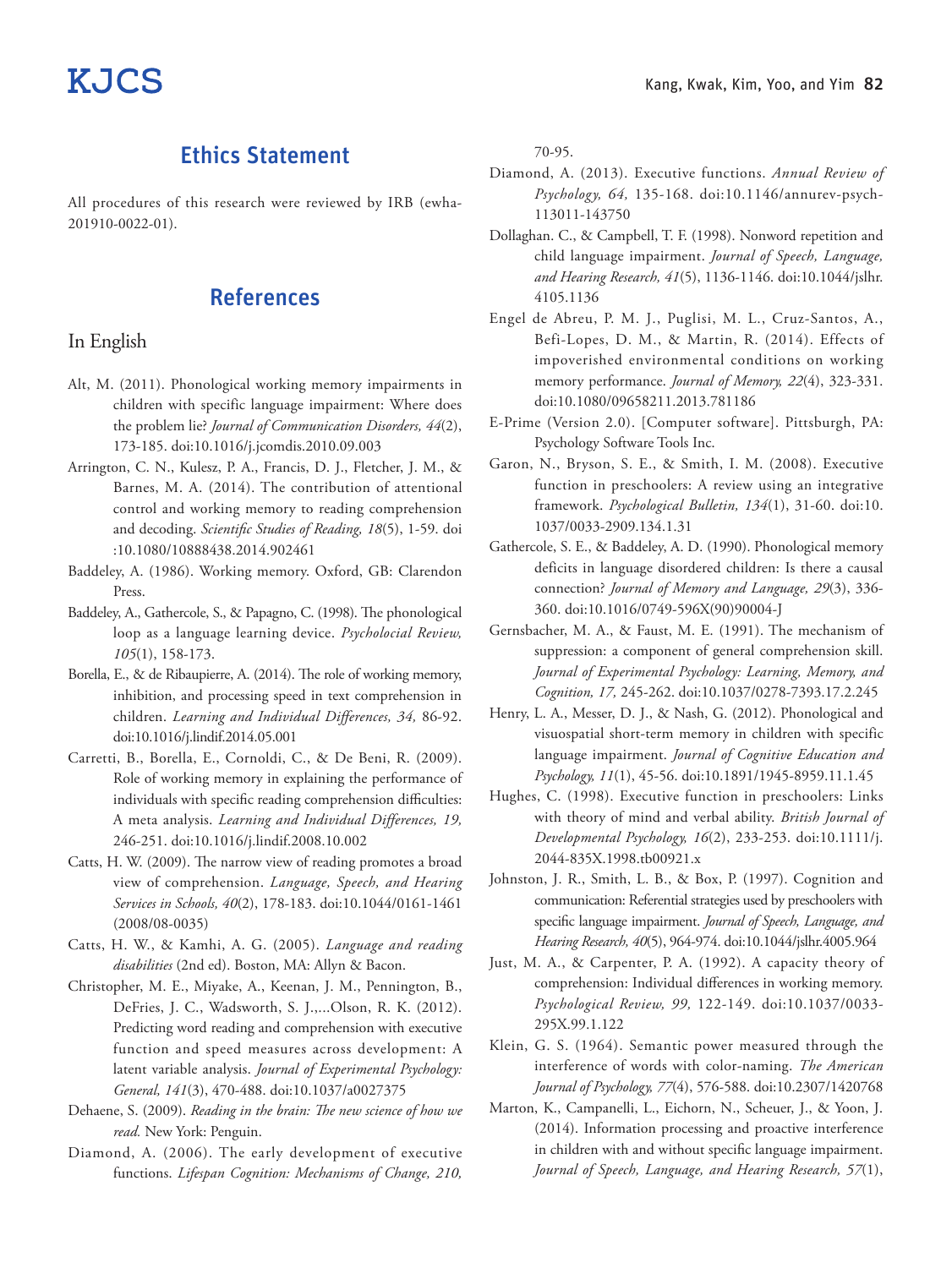106-119. doi:10.1044/1092-4388(2013/12-0306)

- Mazuka, R., Jincho, N., & Oishi, H. (2009). Development of executive control and language processing. *Language and Linguistics Compass, 3*(1), 59-89. doi:10.1111/j.1749-818X. 2008.00102.x
- Miyake, A., Friedman, N. P., Emerson, M. J., Witzki, A. H., Howerter, A., & Wager, T. D. (2000). The unity and diversity of executive functions and their contributions to complex "frontal lobe" tasks: A latent variable analysis. *Cognitive Psychology, 41*(1), 49-100. doi:10.1006/cogp. 1999.0734
- Montgomery, J. W. (2002). Understanding the language difficulties of children with specific language impairments: Does verbal working memory matter?. *American Journal of Speech-Language Pathology, 11*(1), 77-91. doi:10.1044/1058-0360 (2002/009)
- Montgomery, J. W., & Windsor, J. (2007). Examining the language performances of children with and without specific language impairment: Contributions of phonological shortterm memory and speed of processing. *Journal of Speech, Language, and Hearing Research, 50*(3), 778-797. doi:10. 1044/1092-4388(2007/054)
- Munson, B., Kurtz, B. A., & Windsor, J. (2005). The influence of vocabulary size, phonotactic probability, and wordlikeness on nonword repetitions of children with and without specific language impairment. *Journal of Speech, Language, and Hearing Research, 48,* 1033-1047. doi:10.1044/1092- 4388(2005/072)
- Nouwens, S., Groen, M. A., & Verhoeven, L. (2016). How storage and executive functions contribute to children's reading comprehension. *Learning and Individual Differences, 47,*  96-102. doi:10.1016/j.lindif.2015.12.008
- Ouellette, G. O. (2006). What's meaning got to do with it: The role of vocabulary in word reading and reading comprehension. *Journal of Educational Psychology, 98*(3), 554-566. doi:10.1037/0022-0663.98.3.554
- Stanovich, K. E. (1986). Matthew effects in reading: Some consequences of individual differences in the acquisition of literacy. *Reading Research Quarterly, 21*(4), 360-407.
- Stoet, G., Markey, H., & López, B. (2007). Dyslexia and attentional shifting. *Neuroscience Letters, 427*(1), 61-65. doi:10.1016/j.neulet.2007.09.014
- Vaughn, S., Gersten, R., & Chard, D. J. (2000). The underlying message in LD intervention research: Findings from research syntheses. *Exceptional Children, 67*(1), 99-114. doi:10.1177/001440290006700107
- Wilson, S. P., & Kipp, K. (1998). The development of efficient inhibition: Evidence from directed-forgetting tasks. *Developmental Review, 18*(1), 86-123. doi:10.1006/drev. 1997.0445

Zelazo, P. D., & Müller, U. (2002). Executive function in typical and atypical development. In U. Goswami (Ed.), *Handbook of childhood cognitive development* (pp. 445-469). Oxford, GB: Blackwell. doi:10.1002/9780470996652.ch20

#### In Korean

- Chung, B. J. (2011). Relationships among word recognition, reading comprehension, phonological awareness, working memory, listening comprehension, and inferential skills: A two-year longitudinal study of second and third graders. *Journal of Speech-Language & Hearing Disorders, 20*(1), 103-121.
- Kim, A. H. (2013). A comparison of elementary students with reading disabilities to students without disabilities on vocabulary performance and error patterns. *The Korea Journal of Learning Disabilities, 10*(1), 51-67.
- Kim, D., Cho, Y., Jeong, S., & Koh, H. (2015). A multilevel metaanalysis of vocabulary intervention for students with and without learning difficulties and students with learning disability. *Korean Journal of Special Education, 50*(1), 121- 145.
- Kim, D., Lee, J., & Kim, H. (2019). Analysis of vocabulary and reading comprehension abilities of elementary school 6th grade students using the latent class model. *Journal of Special Education for Curriculum and Instruction, 12*(1), 27- 44. doi:10.24005/seci.2019.12.1.27
- Kim, Y., Hong, G., Kim, K., Jang, H., & Lee, J. (2009). *Receptive & expressive vocabulary test* (REVT). Seoul: Seoul Community Rehabilitation Center.
- Kim, J. L., Kang, E. H., & Lee, J. Y. (2018). The effects of phonological awareness intervention program on the phonological awareness and word recognition ability in children with intellectual disabilities. *Journal of Speech-Language & Hearing Disorders, 27*(3), 1-12.
- Kim, S. J., & Choi, Y. H. (2007). Effects of phonological shortterm memory, learning styles, and oral repetition on middle school students' learning of English vocabulary. *Foreign Languages Education, 14*(1), 243-270.
- Oh, H. J., & Lee, Y. K. (2007). Reading ability of korean lower graders with specific language impairment. *Journal Of Speech-Language & Hearing Disorders, 16*(4), 61-74.
- Hwang, M. (2014). Working memory of children with reading comprehension difficulty: Sentence repetition and nonword repetition. *The Korea Journal of Learning Disabilities, 11*(1), 53-72.
- Lee, H. J. (2010). *The influences of number of syllables and wordlikeness on 3-to 5-year-old Korean-English bilingual children's nonword repetition* (Master's thesis). Retrieved from http://www.riss.kr/link?id=T11929916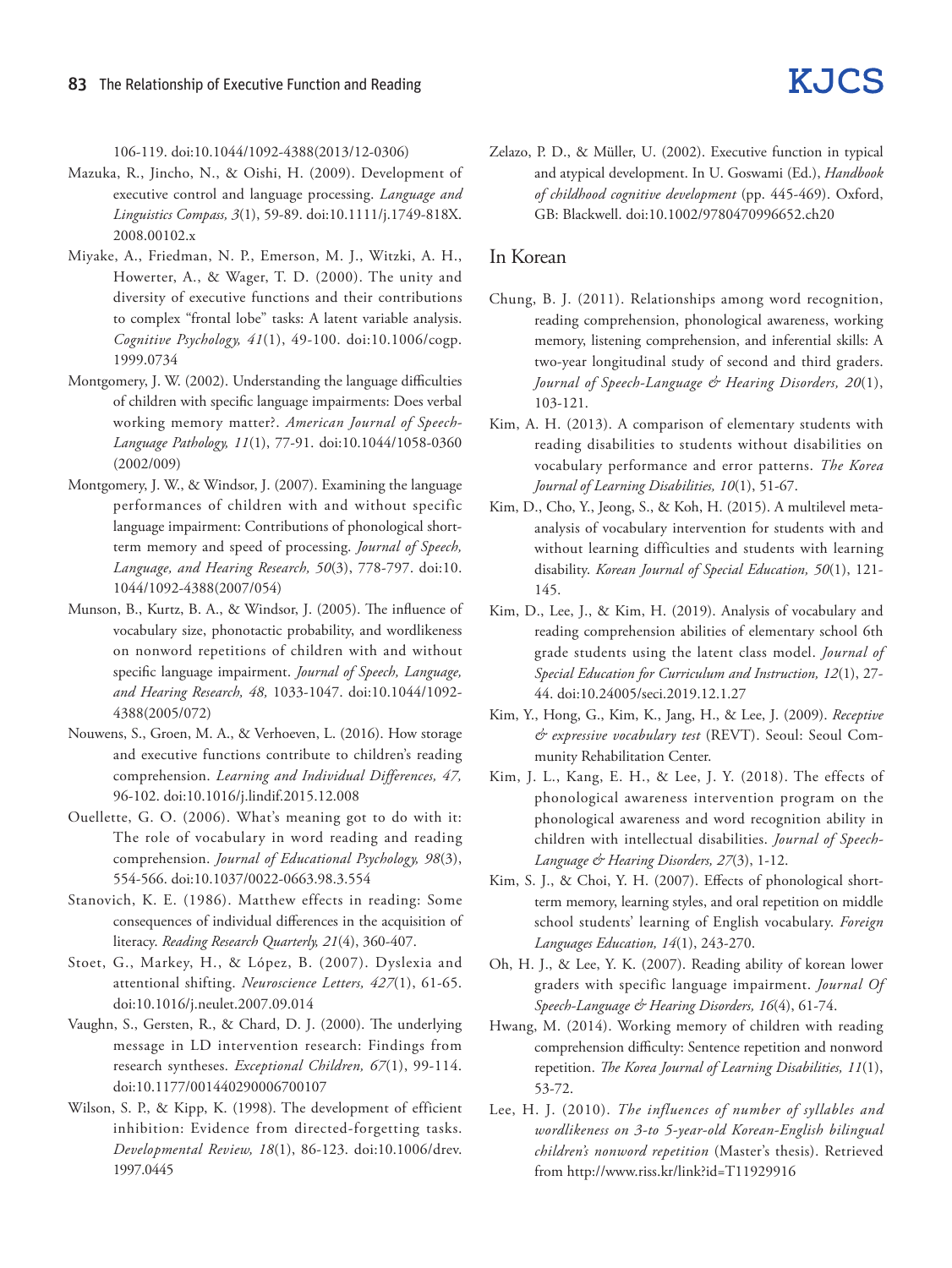- Lee, S., Kim, H., Kim, T., Han, J., & Yim, D. (2019). Comparison of idiom comprehension ability and its relationship to executive functions in school-aged children with and without vocabulary delay. *Journal of Educational Research, 57*(4), 215-246. doi:10.30916/KERA.57.4.215
- Yang, Y., Yim, D., & Bae, K. (2015). Predictors of word learning in children with specific language impairment. *Communication Sciences & Disorders, 20*(1), 1-12. doi:10.12963/csd.14176
- Yang, Y., Yim, D., Kim, S., & Han, J. (2013). The relationship among receptive vocabulary, non-word repetition, and quick incidental learning in preschoolers with and without delay in vocabulary development. *Communication Sciences & Disorders, 18*(4), 379-391. doi:10.12963/csd.13079
- Yang, Y., & Yim, D. (2018). The role of executive function for vocabulary acquisition and word learning in preschool-age children with and without vocabulary delay. *Communication Sciences & Disorders, 23*(1), 43-59. doi:10.12963/csd.18469
- Yim, D., & Han, J. (2019). Phonological loops, visuospatial sketchpad, episodic buffers, and inhibition in children with a language delay. *Korean Journal of Special Education, 54*(2), 183-204. doi:10.15861/kjse.2019.54.2.183
- Yoo, J., & Yim, D. (2018). Relationship among executive functions, vocabulary and reading skills in school-aged

children with and without poor vocabulary. *Communication Sciences & Disorders, 23*(3), 570-583. doi:10.12963/csd. 18523

Yoon, H. (2019). Word reading, reading fluency, and reading comprehension of first graders with and without vocabulary delay. *Journal of Learner-Centered Curriculum and Instruction, 19*(18), 143-158. doi: 10.22251/jlcci.2019.19.18.143

## ORCID

Jieun Kang http://orcid.org/0000-0002-9438-2147 Hyojung Kwak http://orcid.org/0000-0002-1704-5278 Hyejo Kim http://orcid.org/0000-0002-9327-8866 Minah Yoo http://orcid.org/0000-0002-4210-5391 Dongsun Yim http://orcid.org/0000-0001-8254-9504

> Received December 31, 2019 Revision received February 20, 2020 Accepted March 26, 2020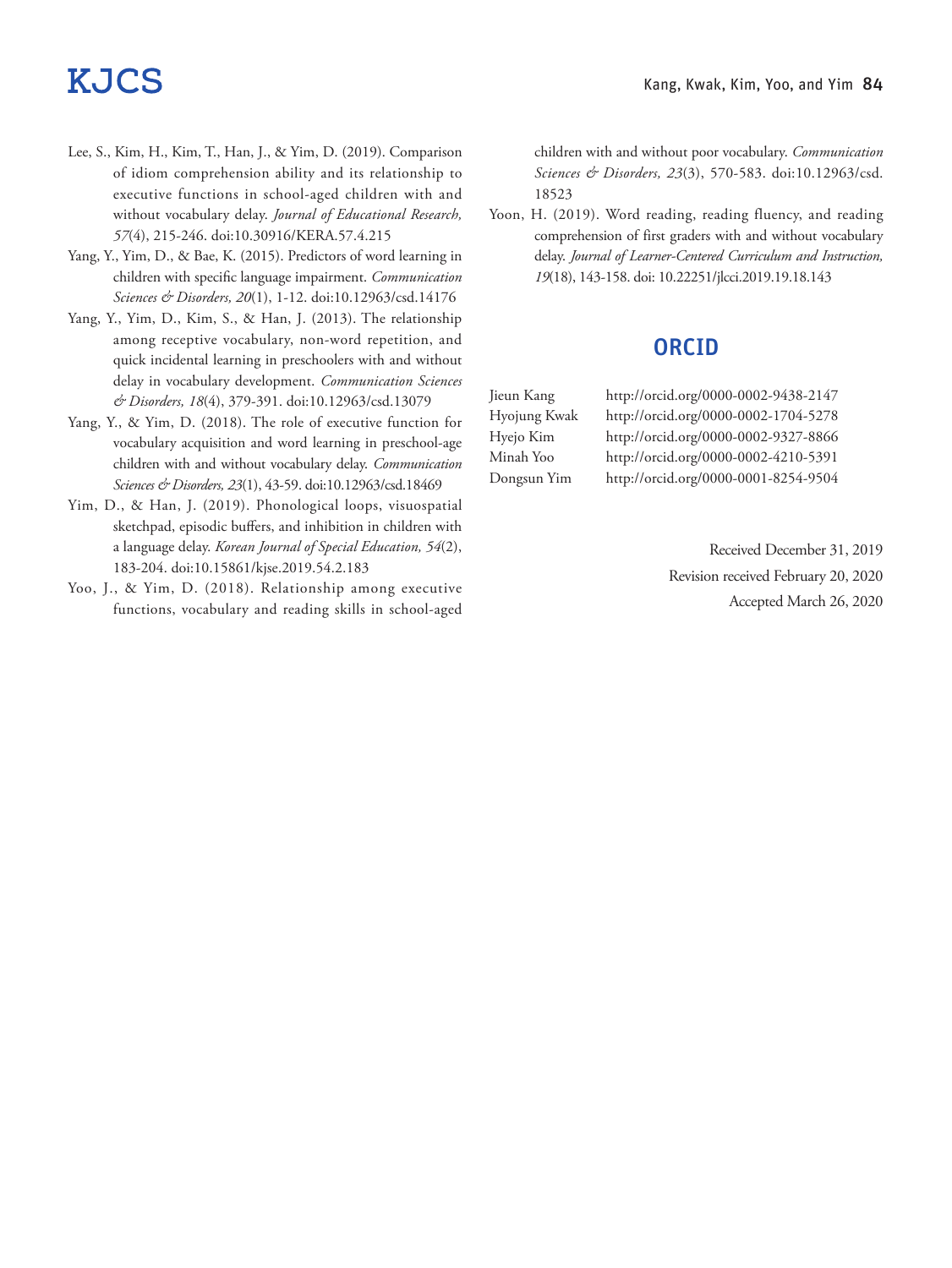## **Appendix 1**

*Reading materials and questionaires*



**KJCS** 

선생님은 "연아야, 솔직하게 말해주어서 고마워. 선생님에게 도움을 요청하다니 기쁘구나."라고 말 씀하셨습니다.

쉬는 시간에 선생님은 두 친구에게 이야기했습니다. "연아야, 미호야. 친한 친구라고 해서 매일 같이 놀 필요는 없단다. 매일 같이 놀지 않아도 친한 친구가 될 수 있어."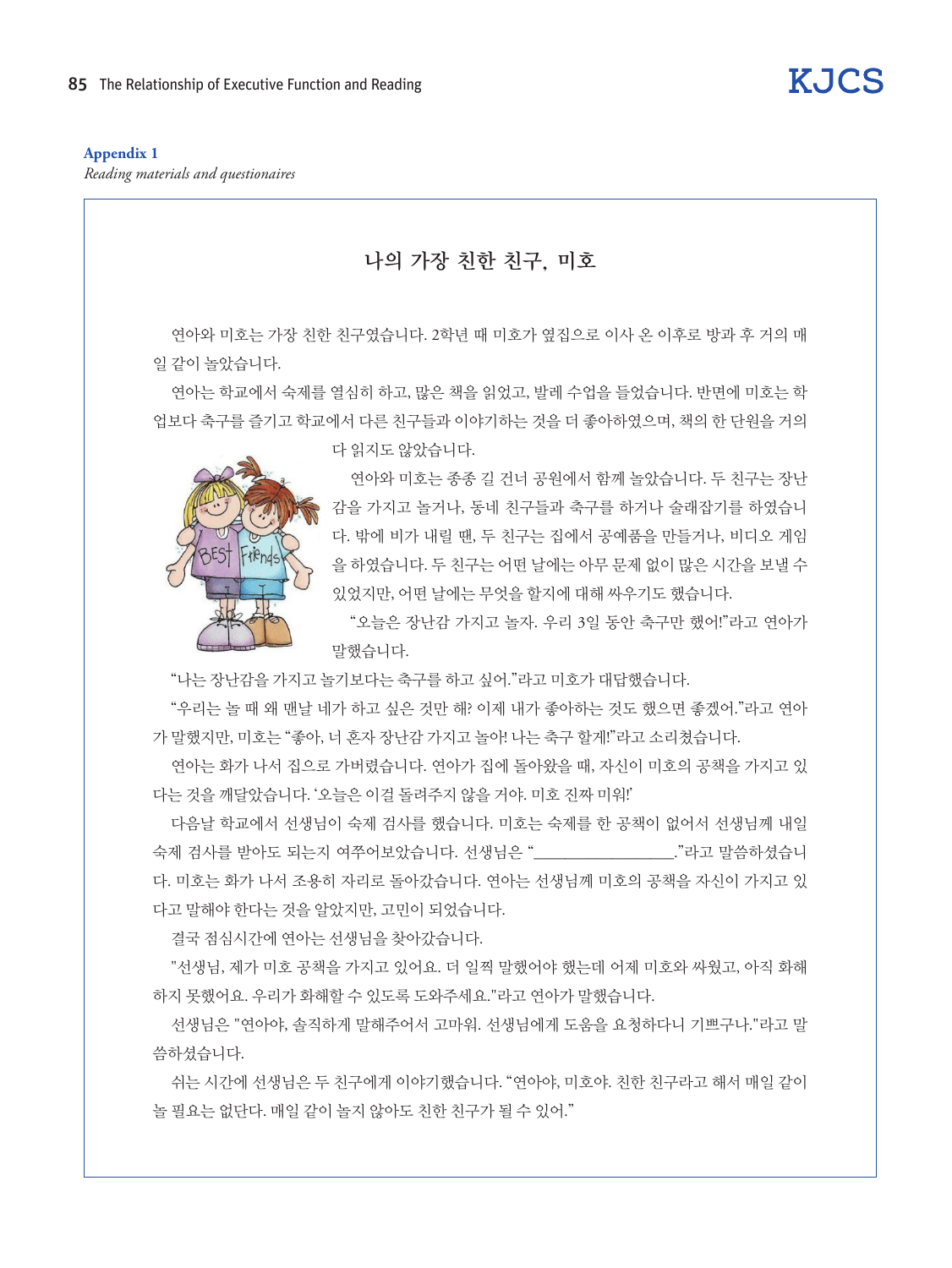## 나의 가장 친한 친구, 미호

이름: (남 / 여 )

학 년 :

번 호 :

1. 미호는 언제 연아의 옆집으로 이사를 왔나요?

2. 비가 올 때 연아와 미호는 무엇을 하며 놀았나요?

3. 연아는 미호의 무엇을 가지고 있었나요?

4. 미호는 왜 선생님께 숙제를 낼 수 없었나요?

5. 연아와 미호는 왜 싸웠나요?

6. 연아는 선생님을 왜 찾아갔나요?

7. 숙제를 낼 수 없다는 미호의 말에 선생님은 뭐라고 말씀하셨나요?

8. 숙제 검사를 받지 못한 미호를 보며 연아는 속으로 무슨 생각을 하였을까요?

9. 선생님의 조언을 들은 연아와 미호는 어떻게 되었을까요?

10. 이야기가 얼마나 어려웠나요?(어렵다고 생각하는 만큼 색칠해 주세요.)

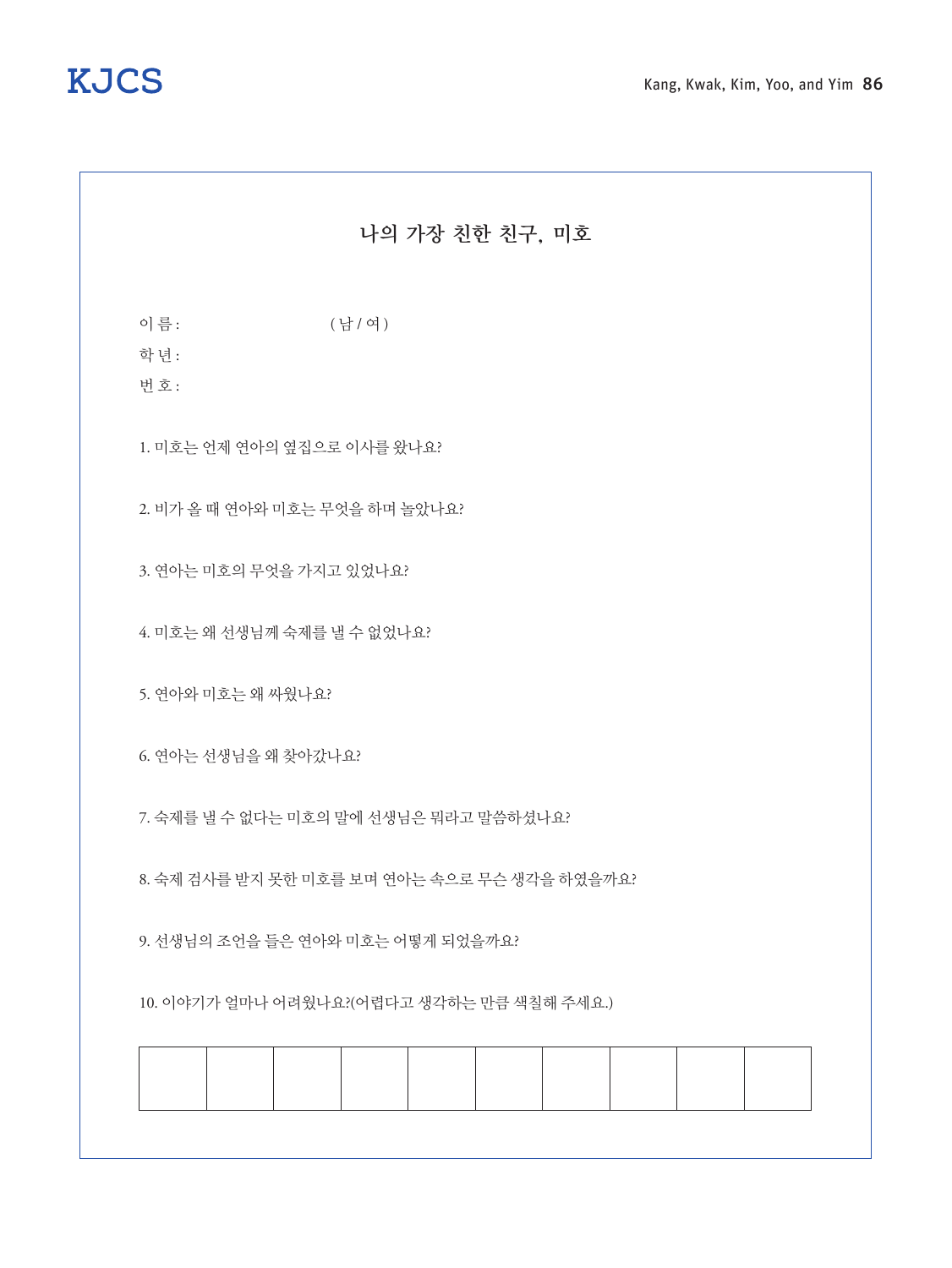## '애완동물과 함께 등교'하는 날의 재앙

'애완동물과 함께 등교' 하는 날에 나는 가방을 메고 손에 목줄을 들고 있었습니다. 나는 강아지 짱아와 버스정류장으로 즐겁게 걸어갔습니다. 동네 친구들도 애완동물을 키웠습니다. 수지는 물고기 니모가 사 는 어항을 들고 있었습니다. 석진이는 그의 고양이 키티가 있는 상자를 들고 있었습니다. 시원이는 잉꼬 쑥쑥이가 있는 새장을 가지고 있었습니다. 우리는 모두 애완동물을 데리고 와서 신이 났습니다.

하지만 우리가 버스에 올라타고 내리막길에 접어들면서, 문제가 생기기 시작했습니다. 친구들은 떠들 고, 동물들이 시끄러운 울음소리를 내서 버스가 너무 시끄러웠습니다. 짱아는 여기저기 냄새를 맡느라, 나 와 함께 자리에 앉으려고 하지 않습니다. 우리가 자리에 앉았을 때, 다른 개가 뒤에서 갑자기 우리에게 달 려왔습니다. 그 개와 짱아는 서로 냄새를 맡고, 놀기 시작했습니다.

"초코! 돌아와!" 3학년 학생 중 한 명이 소리쳤습니다. 개는 목소리가 들리는 쪽으로 달려갔습니다. "버 스 여기저기를 뛰어다니게 하는 것은 위험하니까 각자 애완동물 잘 데리고 있으세요."라고 버스 운전사가 말했습니다. 마침내, 우리는 학교에 도착했습니다. 그리고 나서, 나는 학교 운동장을 보았습니다.



학교는 마치 동물원 같았습니다! 사방에 모든 종류와 크기의 개, 새장 속의 형형색색 새, 토끼, 친칠라, 고슴도치 등이 있었습 니다. 그리고 어떤 동물들은 잔디밭과 보도 위를 자유롭게 뛰어 다녔고, 친구들은 동물들을 사방으로 쫓아다녔습니다.

잔디 위에 애완동물들의 물건이 널브러져 있었고, 공중에는 털이 날아다녔습니다. 나는 '학교 밖이 이 렇게 심한데, 학교 안은 더 심할 거야'라고 생각했습니다.

그때, 나는 잔디에서 깡충깡충 뛰는 캥커루와 계단을 뛰어오르는 공작새도 보았습니다. 나는 교실로 걸 어 들어갔습니다. 복도는 버스보다 냄새가 더 지독했습니다. 사방에 여전히 동물들이 마구 뛰어다니고, 엉 망진창이었습니다. 교실 안에는 훨씬 더 심했습니다. 선생님은 수업시간에 애완동물들을 책상에 묶어두 라고 지시하였습니다. 그런데 갑자기 선생님이 말을 하다가 갑자기 앵무새로 변하기 시작하였습니다.

그리고 나는 잠자리에서 황급히 일어났습니다. 그리고 나는 학교에 '애완동물과 함께 등교'하는 날이 없는 것이 다행이라고 생각했습니다.